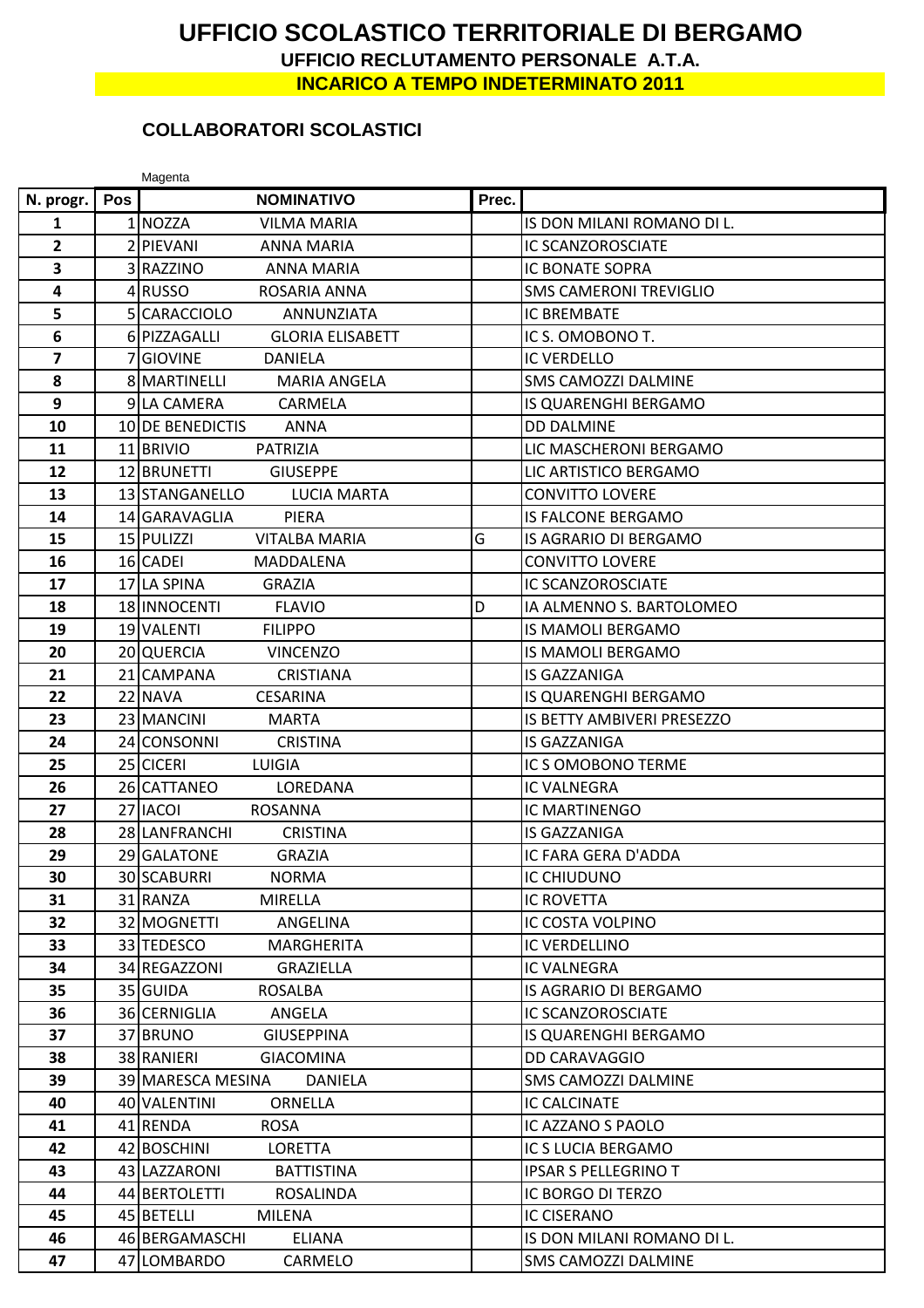| 48  | 48 POTENZA<br><b>DANIELA</b>          |   | <b>DD CARAVAGGIO</b>            |  |  |
|-----|---------------------------------------|---|---------------------------------|--|--|
| 49  | 49 ANNOVAZZI<br><b>ANNA</b>           |   | <b>IPSAR S PELLEGRINO T</b>     |  |  |
| 50  | 50 LEGRENZI<br><b>DENIS GABRIELLA</b> |   | IS GAZZANIGA                    |  |  |
| 51  | 51 MANENTI<br><b>MANUELA</b>          |   | <b>IC BAGNATICA</b>             |  |  |
| 52  | 52 CAVAGNA<br><b>WILMA</b>            |   | <b>IPSAR S PELLEGRINO T</b>     |  |  |
| 53  | 53 AUGELLO<br><b>COSTANTINA</b>       |   | <b>IC VERDELLO</b>              |  |  |
| 54  | 54 BAIGUINI<br><b>LEONORA</b>         |   | IC COSTA VOLPINO                |  |  |
| 55  | 55 PERSICO<br><b>ROSALBA</b>          |   | <b>IS GAZZANIGA</b>             |  |  |
| 56  | 56 PANINFORNI<br><b>MARIA</b>         |   | <b>IPSAR S PELLEGRINO T</b>     |  |  |
| 57  | 57 PESENTI<br><b>MARIA TERESA</b>     |   | IC S OMOBONO TERME              |  |  |
| 58  | 58 PIREDDA<br><b>STEFANIA</b>         |   | IC CASAZZA                      |  |  |
| 59  | 59 GIANATI<br><b>LEONELLA</b>         |   | <b>IPSAR S PELLEGRINO T</b>     |  |  |
| 60  | 60 TESPI<br>VALERIA                   |   | IC BONATE SOPRA                 |  |  |
| 61  | 61 INGHILLERI<br><b>GIUSEPPA</b>      |   | IC CAMOZZI BERGAMO              |  |  |
| 62  | 62 MILESI<br>SONIA                    |   | <b>IC SORISOLE</b>              |  |  |
| 63  | 63 CASTELLAN<br><b>MARZIA</b>         |   | <b>IPSAR S PELLEGRINO T</b>     |  |  |
| 64  | 64 CAVAGNA<br><b>FERNANDA</b>         |   | <b>IPSAR S PELLEGRINO T</b>     |  |  |
| 65  | 65 PISANELLI<br><b>GIOVANNI</b>       |   | IC NULLO BERGAMO                |  |  |
| 66  | 66 NOCERINO<br><b>DONATA</b>          |   | IC AZZANO S PAOLO               |  |  |
| 67  | 67 ZANCHI<br><b>SOFIA</b>             |   | IC SCANZOROSCIATE               |  |  |
| 68  | 68 MORLOTTI<br>LOREDANA               |   | IS BETTY AMBIVERI PRESEZZO      |  |  |
| 69  | 69 ONGIS<br><b>SIMONETTA</b>          |   | IS GAZZANIGA                    |  |  |
| 70  | 70 PEZZOLI<br><b>CECILIA</b>          |   | IS GAZZANIGA                    |  |  |
| 71  | 71 VELLA<br><b>ROSETTA</b>            |   | DD CARAVAGGIO                   |  |  |
| 72  | 72 VILLA<br><b>VINCENZO</b>           |   | IC MORO SERIATE                 |  |  |
| 73  | 73 MAGGIORE<br><b>MARIA CATENA</b>    |   | <b>IPSAR S PELLEGRINO T</b>     |  |  |
| 74  | 74 PREMARINI<br><b>MARIA CRISTINA</b> |   | <b>IS OBERDAN TREVIGLIO</b>     |  |  |
| 75  | 75 ARCURI<br><b>DOMENICO</b>          |   | LIC LUSSANA BERGAMO             |  |  |
| 76  | 76 CATINO<br><b>VINCENZO</b>          |   | <b>IC CALCIO</b>                |  |  |
| 77  | 77 CORTESI<br><b>ELVIRA</b>           |   | IC TRESCORE BALNEARIO           |  |  |
| 78  | 78 DELLE DONNE<br><b>CIRO</b>         |   | IS VITTORIO EMANUELE II BERGAMO |  |  |
| 79  | 79 CHIODA<br><b>DANILO</b>            |   | <b>IC RANICA</b>                |  |  |
| 80  | 80 D'AGOSTINO<br><b>GIUSEPPINA</b>    |   | IC MAZZI BERGAMO                |  |  |
| 81  | 81 CODONI<br><b>PATRIZIA</b>          |   | <b>IS ROMERO ALBINO</b>         |  |  |
| 82  | 82 MESSAGGI<br><b>CRISTINA</b>        |   | IC DE AMICIS BERGAMO            |  |  |
| 83  | 83 MAZZEI<br><b>LISETTA</b>           |   | IS VITTORIO EMANUELE II BERGAMO |  |  |
| 84  | 84 DALACMANIDIS<br>ANNA               |   | IC TRESCORE BALNEARIO           |  |  |
| 85  | 85 CAROZZI<br><b>MARIGENIA</b>        |   | <b>IC MAPELLO</b>               |  |  |
| 86  | 86 CROTTI<br><b>FIORELLA</b>          |   | <b>DD DALMINE</b>               |  |  |
| 87  | 87 INVERNIZZI<br><b>NADIA</b>         |   | IC S OMOBONO TERME              |  |  |
| 88  | 88 LICINI<br>ROBERTA                  |   | <b>IPSAR S PELLEGRINO T</b>     |  |  |
| 89  | 89 TREPPI<br><b>CONCETTA</b>          |   | LIC ARTISTICO BERGAMO           |  |  |
| 90  | 90 GIARDINO<br><b>ANTONIETTA</b>      |   | IC FARA GERA D'ADDA             |  |  |
| 91  | 91 SANTAMARIA<br>ROSAMARIA            |   | IC CALCINATE                    |  |  |
| 92  | 92 MAZZOLENI<br><b>SOFIA</b>          |   | IC S OMOBONO TERME              |  |  |
| 93  | 93 BONZI<br><b>GIOVANNA NICOLET</b>   |   | <b>IPSAR S PELLEGRINO T</b>     |  |  |
| 94  | 94 D' ANIELLO<br><b>CLAUDINA</b>      |   | IC SCANZOROSCIATE               |  |  |
| 95  | 95 BARTOLETTI<br><b>MARIA</b>         | G | <b>IC CISERANO</b>              |  |  |
| 96  | 96 BREMBILLA<br>MARIA GRAZIA          |   | IC MAZZI BERGAMO                |  |  |
| 97  | 97 NACCA<br><b>MARIA</b>              |   | <b>DD CARAVAGGIO</b>            |  |  |
| 98  | 98 BERGAMELLI<br><b>NADIA</b>         |   | IC SCANZOROSCIATE               |  |  |
| 99  | 99 CARISSIMI<br><b>BEATRICE</b>       |   | IC BONATE SOTTO                 |  |  |
|     |                                       |   |                                 |  |  |
| 100 | 100 D'ANNA<br><b>MARIA GRAZIA</b>     |   | IC ALZANO LOMBARDO              |  |  |
| 101 | 101 BENVENUTI<br><b>MARIA LUISA</b>   |   | <b>IPSAR S PELLEGRINO T</b>     |  |  |
| 102 | 102 BISSOLOTTI<br><b>CRISTIANA</b>    |   | <b>CONVITTO LOVERE</b>          |  |  |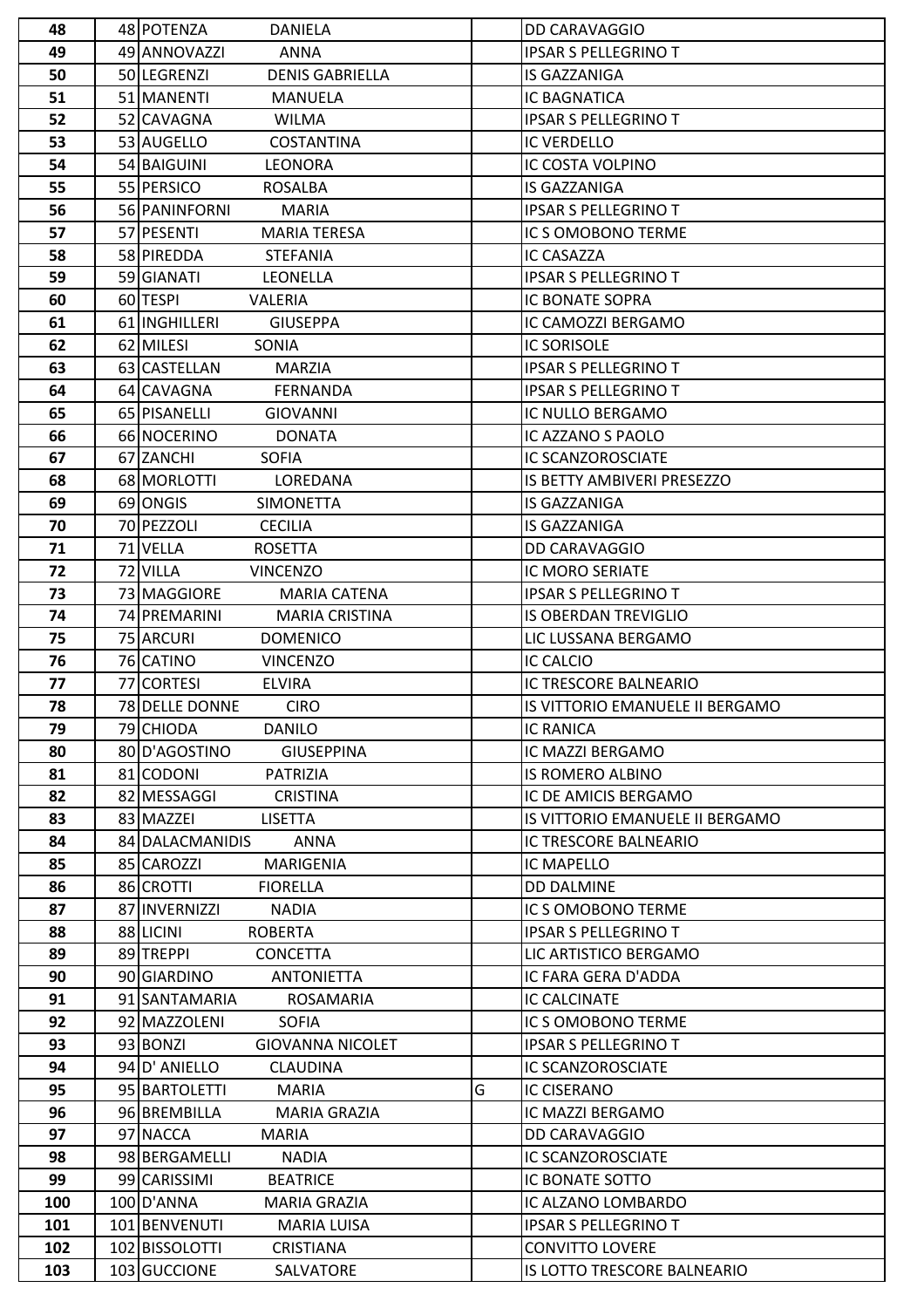| 104 | 104 ROTA<br><b>ALICE</b>              |   | IC S OMOBONO TERME                |
|-----|---------------------------------------|---|-----------------------------------|
| 105 | 105 CORTIANA<br>LAURA                 |   | IS ROMERO ALBINO                  |
| 106 | 106 ROSSI<br><b>MARIA ROSA</b>        |   | IC CHIUDUNO                       |
| 107 | 107 CAPELLETTI<br>LUCIA MARIA CATE    |   | IC COVO                           |
| 108 | 108 TAIETTI<br><b>SILVANA</b>         | G | IC COVO                           |
| 109 | 109 FRAGAPANE<br>CARMELINA            |   | IS EINAUDI DALMINE                |
| 110 | 110 MASTRAPASQUA<br><b>STEFANIA</b>   |   | IC ALBANO S ALESSANDRO            |
| 111 | 111 CURNIS<br><b>DEBORA</b>           |   | <b>DD ALBINO</b>                  |
| 112 | 112 GRAZIOLI<br><b>EMANUELA ELISA</b> |   | <b>IPSAR S PELLEGRINO T</b>       |
| 113 | 113 CATTANEO<br><b>COLOMBINA</b>      |   | IC VALNEGRA                       |
| 114 | 114 PARISI<br>ANDREA                  |   | <b>IS ROMERO ALBINO</b>           |
| 115 | 115 CORTINOVIS<br><b>EMANUELA</b>     |   | <b>IC PALADINA</b>                |
| 116 | $116$ RIPA<br><b>ANTONIETTA</b>       |   | IC DA ROSCIATE BERGAMO            |
| 117 | 117 PIZZAGALLI<br><b>GUERINA</b>      |   | IC ALMENNO S BARTOLOMEO           |
| 118 | 118 LANCIANO<br><b>ANNA RITA</b>      |   | <b>DD SPIRANO</b>                 |
| 119 | 119 RANGELONI<br><b>MARIA</b>         |   | IS BETTY AMBIVERI PRESEZZO        |
| 120 | 120 ANDRIOLETTI<br>ANNA               |   | IS ROMERO ALBINO                  |
| 121 | 121 MOSTOSI<br><b>GABRIELLA</b>       |   | IC DONADONI BERGAMO               |
| 122 | 122 LAMANNA<br><b>MARIA ANTONIA</b>   |   | IC ALMENNO S BARTOLOMEO           |
| 123 | 123 DI MARTINO<br><b>ANNA</b>         | D | IS VITTORIO EMANUELE II BERGAMO   |
| 124 | 124 CACCIA<br><b>CONNIE</b>           |   | <b>IS ROMERO ALBINO</b>           |
| 125 | 125 CARRARA<br><b>PETRA</b>           |   | <b>DD ALBINO</b>                  |
| 126 | 126 PENDEGGIA<br><b>MALVINA</b>       |   | IS BETTY AMBIVERI PRESEZZO        |
| 127 | 127 SCARPINI<br>PALMIRA VIRGINIA      |   | IC COVO                           |
| 128 | 128 SAVOLDELLI<br><b>NUNZIA</b>       |   | IS ROMERO ALBINO                  |
| 129 | 129 DI GENNARO<br><b>MARIA</b>        |   | IC ALBANO S ALESSANDRO            |
| 130 | 130 PEPE<br><b>SINFOROSA</b>          | G | IC MAZZI BERGAMO                  |
| 131 | 131 PERACCHI<br>LORETTA               |   | <b>DD ALBINO</b>                  |
| 132 | 132 PORCU<br><b>MARIA ANTONIETTA</b>  |   | <b>IS BETTY AMBIVERI PRESEZZO</b> |
| 133 | 133 COLOSIO<br>LUIGIA                 |   | <b>CONVITTO LOVERE</b>            |
| 134 | 134 SORLINI<br><b>AGNESE</b>          |   | <b>CONVITTO LOVERE</b>            |
| 135 | 135 GAMBA<br><b>LUIGI BATTISTA</b>    |   | IC MOZZANICA                      |
| 136 | 136 BAFFA<br><b>MARIA LUCIA</b>       |   | IS DON MILANI ROMANO DI L.        |
| 137 | 137 GUALANDRIS<br><b>FABIANA</b>      |   | IC ALMENNO S SALVATORE            |
| 138 | 138 BONZI<br><b>PATRIZIA</b>          |   | <b>IPSAR S PELLEGRINO T</b>       |
| 139 | 139 NOSARI<br>LAURA                   |   | <b>SMS ROMANO DI LOMBARDIA</b>    |
| 140 | 140 GIARONE<br>GIOVANNA               |   | <b>DD CARAVAGGIO</b>              |
| 141 | 141 BISCARDO<br>ANNA                  |   | IC S LUCIA BERGAMO                |
| 142 | 142 BELOTTI<br>ROSA                   |   | IC CALCINATE                      |
| 143 | $143$ DI DIO<br><b>CATERINA</b>       | G | IC MAZZI BERGAMO                  |
| 144 | 144 GIUPPONI<br>ELENA                 |   | <b>IPSAR S PELLEGRINO T</b>       |
| 145 | 145 SCARPA<br><b>VINCENZA</b>         |   | <b>IC VERDELLO</b>                |
| 146 | 146 MILESI<br><b>EMANUELA SOFIA</b>   |   | <b>IPSAR S PELLEGRINO T</b>       |
| 147 | 147 USUBELLI<br><b>MARILISA</b>       | G | IS EINAUDI DALMINE                |
| 148 | 148 PIROLA<br><b>LISETTA</b>          | G | <b>IC SORISOLE</b>                |
| 149 | 149 ASTORI<br><b>WILMA</b>            |   | IC ALMENNO S BARTOLOMEO           |
| 150 | 150 CARLUCCIO<br>AMELIA               |   | <b>IC STEZZANO</b>                |
| 151 | 151 FORESTI<br>LORETTA                |   | IC CHIUDUNO                       |
| 152 | 152 DE VIVO<br><b>GIUSEPPINA</b>      |   | IC CASIRATE D'ADDA                |
| 153 | 153 BONALDA<br>MARIA ANNA             |   | IS ROMERO ALBINO                  |
| 154 | 154 TALLARICO<br><b>RITA</b>          |   | IC CAPRIATE S GERVASIO            |
| 155 | 155 GREGIS<br><b>CRISTINA</b>         |   | IC ALZANO LOMBARDO                |
| 156 | 156 TRAMONTO<br><b>MONICA</b>         |   | IC CAMOZZI BERGAMO                |
| 157 | 157 MORALI<br><b>LUCIANA</b>          |   | <b>IPSAR S PELLEGRINO T</b>       |
| 158 | 158 MUREDDU<br>LOREDANA               |   | <b>IS ROMERO ALBINO</b>           |
| 159 | 159 GALIMBERTI<br>SABINA              |   | <b>IC SORISOLE</b>                |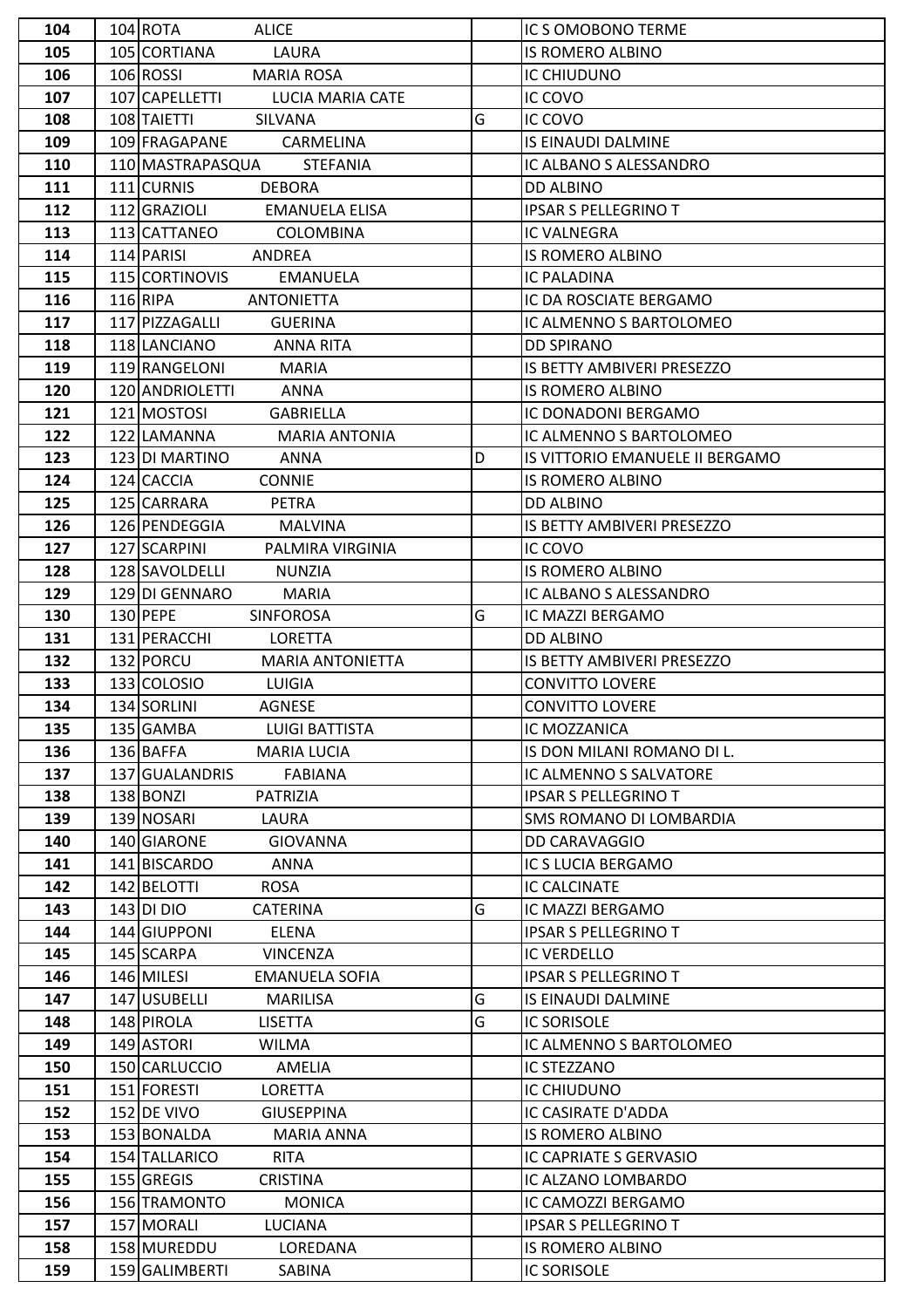| 160        | 160 GULLA'<br><b>ROSA MARIA</b>                            |   | IC OSIO SOTTO                       |
|------------|------------------------------------------------------------|---|-------------------------------------|
| 161        | 161 PIGNATARO<br>PATRIZIA                                  |   | IS BETTY AMBIVERI PRESEZZO          |
| 162        | 162 BONFANTI<br><b>FABIOLA</b>                             | G | IC ALMENNO S BARTOLOMEO             |
| 163        | 163 SANZANI<br><b>ROBERTA</b>                              |   | IC CHIUDUNO                         |
| 164        | 164 INGAGLIO<br><b>CONCETTA</b>                            |   | IC TRESCORE BALNEARIO               |
| 165        | 165 BOMBARDA<br><b>ANTONELLA</b>                           |   | IC S LUCIA BERGAMO                  |
| 166        | 166 OBERTI<br>LOREDANA                                     |   | <b>IPSAR S PELLEGRINO T</b>         |
| 167        | 167 MILESI<br><b>TIZIANA</b>                               |   | <b>IPSAR S PELLEGRINO T</b>         |
| 168        | 168 LOCATELLI<br><b>MILVA</b>                              |   | <b>IC PALADINA</b>                  |
| 169        | 169 ALGERI<br><b>MARIA NICOLETTA</b>                       |   | IS LOTTO TRESCORE BALNEARIO         |
| 170        | 170 TIRONI<br><b>ANTONELLA</b>                             |   | IC ALZANO LOMBARDO                  |
| 171        | 171 MAPELLI<br><b>CESARINA</b>                             |   | IC COVO                             |
| 172        | 172 ROTA<br>SERENA                                         |   | IC ALMENNO S SALVATORE              |
| 173        | 173 DE IULIO<br><b>DEBORA</b>                              |   | IC DE AMICIS BERGAMO                |
| 174        | 174 CARBONE<br><b>IMMACOLATA</b>                           | G | <b>IS GALLI BERGAMO</b>             |
| 175        | 175 GINAMI<br><b>CLAUDIA</b>                               |   | IC DA ROSCIATE BERGAMO              |
| 176        | 176 BARONCHELLI<br>FERNANDA                                | G | <b>IS FANTONI CLUSONE</b>           |
| 177        | 177 ZUCCALI<br><b>VALERIA MARIA</b>                        |   | <b>IC PALADINA</b>                  |
| 178        | 178 BOTTA CHINNICI<br><b>CATERINA</b>                      |   | IC BORGO DI TERZO                   |
| 179        | 179 CASTELLI<br>MARIATERESA                                |   | IC MAZZI BERGAMO                    |
| 180        | 180 LANZILLOTTA<br><b>MARIANNA</b>                         |   | IS BETTY AMBIVERI PRESEZZO          |
| 181        | 181 AMIGHETTI<br><b>BRUNELLA</b>                           |   | <b>CONVITTO LOVERE</b>              |
| 182        | 182 GHISLENI<br><b>ANTONELLA</b>                           |   | IC BONATE SOTTO                     |
| 183        | 183 CANESTRALE<br><b>ROSANNA</b>                           |   | IS FEDERICI TRESCORE BALNEARIO      |
| 184        | 184 PATELLI<br>PATRIZIA                                    |   | IS RUBINI ROMANO DI LOMBARDIA       |
| 185        | 185 MILESI<br><b>MARIA ANNA</b>                            | D | <b>IPSAR S PELLEGRINO T</b>         |
| 186        | 186 CASARETTI<br><b>GIOVANNA</b>                           | G | IC DA ROSCIATE BERGAMO              |
| 187        | 187 GAMBARA<br><b>MANUELA</b>                              |   | <b>CONVITTO LOVERE</b>              |
| 188        | 188 RICCI<br><b>EMANUELA</b>                               |   | IC COVO                             |
| 189        | 189 BIANCHI<br>ADRIANA                                     |   | <b>IPSAR S PELLEGRINO T</b>         |
| 190        | 190 TEDESCO<br><b>MARCO</b>                                |   | LIC LUSSANA BERGAMO                 |
| 191        | 191 FACOETTI<br><b>TIZIANA</b>                             |   | <b>IC RANICA</b>                    |
| 192        | 192 ROTA<br><b>PATRIZIA</b>                                |   | <b>IC PALADINA</b>                  |
| 193        | 193 MOLINARI<br><b>GIUSEPPINA</b>                          |   | <b>IPSAR S PELLEGRINO T</b>         |
| 194        | 194 MARINO<br>ADA                                          | G | IC DE AMICIS BERGAMO                |
| 195        | 195 LOCATELLI<br><b>GIOVANNA</b>                           |   | <b>IPSAR S PELLEGRINO T</b>         |
| 196        | 196 SANTUARIO<br><b>CONCETTA</b>                           |   | IC TORRE BOLDONE                    |
| 197        | 197 CARRARA<br>MARIA MADDALENA                             |   | <b>IS ROMERO ALBINO</b>             |
| 198        | 198 BONACINA<br><b>MARIA TERESA</b>                        |   | <b>SMS ROMANO DI LOMBARDIA</b>      |
| 199        | 199 PELLEGRINI<br><b>CHANTAL</b>                           |   | <b>IC PALADINA</b>                  |
| 200        | 200 GERVASONI<br><b>MONICA</b>                             |   | <b>IC PALADINA</b>                  |
| 201        | 201 GUALANDRIS<br>BERNARDINA                               |   | IC BARIANO                          |
| 202        | 202 NAIMO<br><b>GIOVANNA</b>                               |   |                                     |
|            |                                                            |   | IC DE AMICIS BERGAMO                |
| 203        | 203 PONTI<br>CARMELA                                       |   | <b>IS FALCONE BERGAMO</b>           |
| 204        | 204 TIRABOSCHI<br>LAURA                                    |   | IC TRESCORE BALNEARIO               |
| 205        | 205 PROTA<br><b>CARMINE</b>                                |   | <b>IC BAGNATICA</b>                 |
| 206        | 206 ROCCO<br><b>GIOVANNI</b>                               | D | <b>IPSAR S PELLEGRINO T</b>         |
| 207        | 207 SAPIENZA<br>PATRIZIA                                   |   | <b>IPSAR NEMBRO</b>                 |
| 208        | 208 DONZELLI<br><b>PAOLA</b>                               |   | IC CASIRATE D'ADDA                  |
| 209        | 209 PEDRETTI<br>ALESSANDRA                                 |   | IS DON MILANI ROMANO DI L.          |
| 210        | 210 ABBATE<br><b>MARIA</b>                                 |   | LIC LUSSANA BERGAMO                 |
| 211        | 211 PESENTI<br><b>ROBERTA</b>                              |   | LIC LUSSANA BERGAMO                 |
| 212        | 212 ACCORSI<br><b>COSETTA</b>                              |   | IS BETTY AMBIVERI PRESEZZO          |
| 213        | 213 DE VITO<br><b>RITA</b>                                 |   | IC BORGO DI TERZO                   |
| 214<br>215 | 214 LO COCO<br><b>RITA</b><br>215 MORRA<br><b>FILOMENA</b> |   | IC BAGNATICA<br>LIC LUSSANA BERGAMO |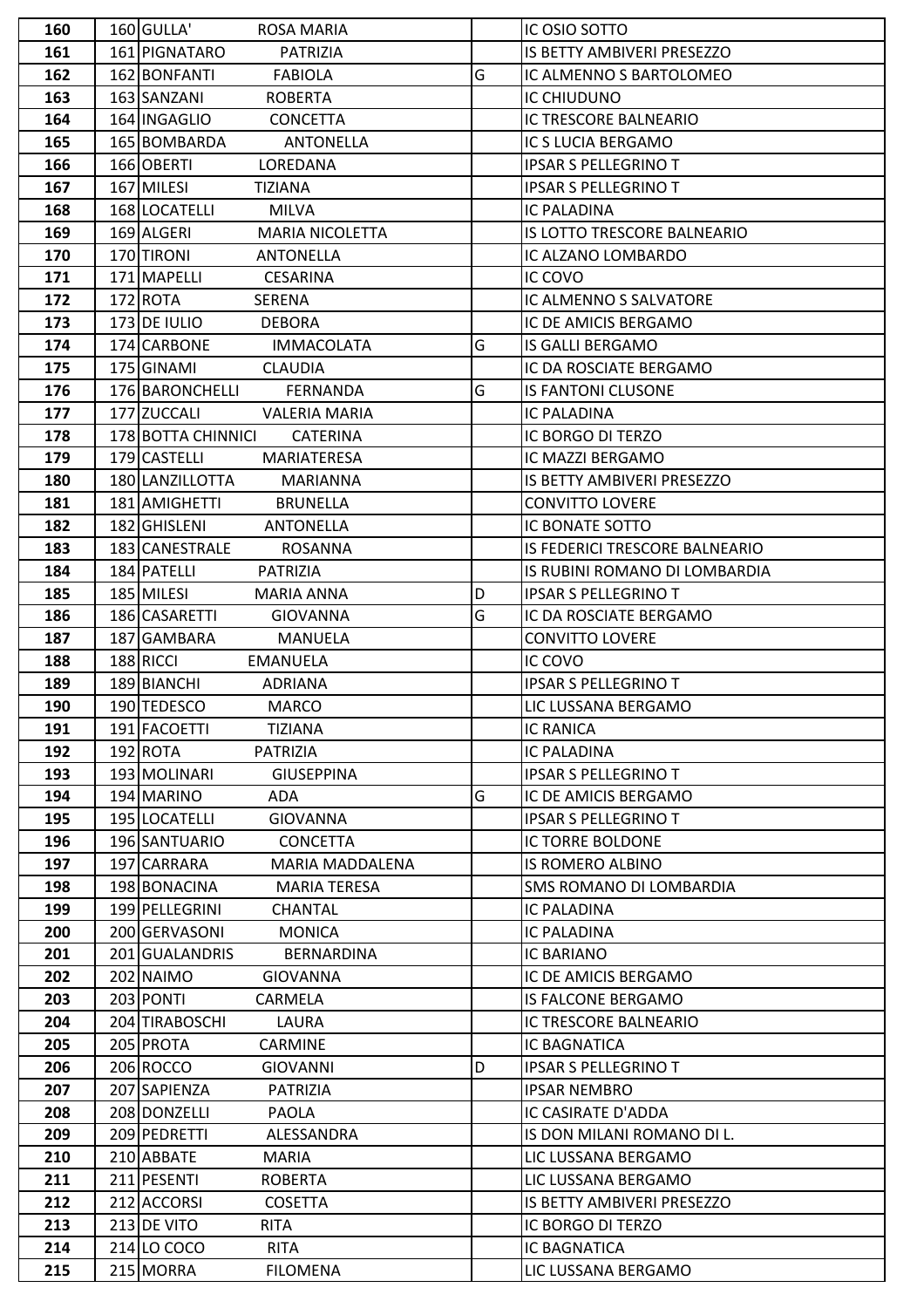| 216 | 216 CORNALI<br>AMELIA                  | G | IC ALZANO LOMBARDO                |  |  |
|-----|----------------------------------------|---|-----------------------------------|--|--|
| 217 | 217 RACIOPPI<br><b>CRESCENZA</b>       |   | <b>IS BETTY AMBIVERI PRESEZZO</b> |  |  |
| 218 | 218 OBBEDIO<br><b>PAOLA</b>            |   | IC CAMOZZI BERGAMO                |  |  |
| 219 | 219 VICIL<br><b>GABRIELLA</b>          |   | <b>CONVITTO LOVERE</b>            |  |  |
| 220 | $220$ FELE<br><b>GIUSEPPINA</b>        |   | IC MAZZI BERGAMO                  |  |  |
| 221 | 221 PERRONE<br><b>ISABELLA</b>         |   | IC MORO SERIATE                   |  |  |
| 222 | 222 INVERNIZZI<br><b>MARIA GRAZIA</b>  |   | IS LOTTO TRESCORE BALNEARIO       |  |  |
| 223 | 223 TORTORA<br><b>MARZIA</b>           |   | IC CAMOZZI BERGAMO                |  |  |
| 224 | 224 MINACAPILLI<br><b>MARIA STELLA</b> |   | IC CASIRATE D'ADDA                |  |  |
| 225 | 225 SCOGNAMIGLIO<br><b>CATERINA</b>    |   | <b>CONVITTO LOVERE</b>            |  |  |
| 226 | 226 RIGNANESE<br><b>GIOVANNI</b>       |   | <b>IPSAR NEMBRO</b>               |  |  |
| 227 | 227 FORESTI<br><b>ROMINA</b>           |   | IS FEDERICI TRESCORE BALNEARIO    |  |  |
| 228 | 228 BONETTI<br>VALENTINA               |   | LIC LUSSANA BERGAMO               |  |  |
| 229 | 229 ZANARDI<br><b>MARILENA</b>         | G | IC MARTINENGO                     |  |  |
| 230 | 230 BERGAMINI<br><b>MARINA</b>         |   | <b>CONVITTO LOVERE</b>            |  |  |
| 231 | 231 RAVIZZA<br><b>BIBIANA CELESTIN</b> |   | <b>IC RANICA</b>                  |  |  |
| 232 | 232 ROSSI<br><b>GIACOMINA</b>          |   | IC COVO                           |  |  |
| 233 | 233 FICHERA<br><b>MARIA NELLA</b>      |   | <b>IS SUARDO BERGAMO</b>          |  |  |
| 234 | 234 MANSI<br><b>MASSIMO</b>            |   | <b>SMS CAMERONI TREVIGLIO</b>     |  |  |
| 235 | 235 MANIN<br>MARINELLA                 |   | IS RUBINI ROMANO DI LOMBARDIA     |  |  |
| 236 | 236 ROTA<br>PATRIZIA                   |   | IC BREMBATE                       |  |  |
| 237 | 237 AGAZZI<br><b>NICOLETTA</b>         |   | IC CAMOZZI BERGAMO                |  |  |
| 238 | 238 PEZZOLI<br><b>CINZIA</b>           |   | <b>IPSAR NEMBRO</b>               |  |  |
| 239 | 239 ROTA<br><b>SIMONETTA</b>           |   | IS BETTY AMBIVERI PRESEZZO        |  |  |
| 240 | 240 PIROLA<br><b>MARYLENE</b>          |   | IC PALADINA                       |  |  |
| 241 | 241 BERTOLAZZI<br><b>GIULIANA</b>      |   | LIC LUSSANA BERGAMO               |  |  |
| 242 | 242 ROCCHINI<br><b>KATIA</b>           |   | IC COSTA VOLPINO                  |  |  |
| 243 | 243 PEZZOLI<br><b>GIULIANA</b>         |   | <b>IC RANICA</b>                  |  |  |
| 244 | 244 ANTONACCI<br><b>MARIA</b>          |   | <b>IC VERDELLO</b>                |  |  |
| 245 | 245 PESENTI<br>SILVANA PIERA           |   | LIC LUSSANA BERGAMO               |  |  |
| 246 | 246 MAROTTA<br><b>MICHELE</b>          |   | <b>IC BAGNATICA</b>               |  |  |
| 247 | 247 CALDARELLI<br>ERMELINDA            |   | IC OSIO SOTTO                     |  |  |
| 248 | 248 BOETTO<br><b>MARA</b>              |   | <b>IPSAR NEMBRO</b>               |  |  |
| 249 | 249 QUATTROCCHI<br><b>NICOLA</b>       |   | IS QUARENGHI BERGAMO              |  |  |
| 250 | 250 COLACI<br><b>ANTONIO</b>           |   | LIC ARTISTICO BERGAMO             |  |  |
| 251 | 251 ESPOSITO<br><b>CONCETTA</b>        |   | LIC LUSSANA BERGAMO               |  |  |
| 252 | 252 CARRARA<br>ADELE                   |   | LIC LUSSANA BERGAMO               |  |  |
| 253 | 253 LO COCO<br><b>MARIA</b>            |   | IC TRESCORE BALNEARIO             |  |  |
| 254 | 254 AUTIERO<br>ADA                     |   | IC PONTE S PIETRO                 |  |  |
| 255 | $255$ BUA<br><b>ROSANNA</b>            |   | IC OSIO SOTTO                     |  |  |
| 256 | 256 MICHELI<br><b>MONICA</b>           |   | IC TRESCORE BALNEARIO             |  |  |
| 257 | 257 PERROTTA<br>ELENA                  |   | DD TREVIGLIO I°                   |  |  |
| 258 | 258 FACOETTI<br><b>LUISA</b>           |   | IC BREMBATE                       |  |  |
| 259 | 259 COLLEONI<br>LINDA GABRIELLA        |   | IC BREMBATE                       |  |  |
| 260 | 260 FERRARI<br>PAOLA CATIA             |   | IC PETTENI BERGAMO                |  |  |
| 261 | 261 LESTINGI GOTA<br><b>ROSA</b>       |   | <b>IC GORLE</b>                   |  |  |
| 262 | 262 ORLANDINI<br>MIRELLA               |   | LIC SARPI BERGAMO                 |  |  |
| 263 | 263 PIANTONI<br><b>FRANCESCO</b>       |   | <b>IPSAR NEMBRO</b>               |  |  |
| 264 | 264 VALSECCHI<br><b>SIMONA</b>         |   | IS NATTA BERGAMO                  |  |  |
| 265 | 265 TARANTO<br>GRAZIELLA               |   | IC SCANZOROSCIATE                 |  |  |
| 266 | 266 PANI<br><b>ANTONIO</b>             |   | IC BREMBATE                       |  |  |
| 267 | 267 AMENDOLA<br><b>LUCIA</b>           |   | DD ROMANO DI LOMBARDIA            |  |  |
| 268 | 268 MOCCIARO<br><b>MARIA</b>           |   | IS MAMOLI BERGAMO                 |  |  |
| 269 | 269 ZAMBLERA<br><b>CATERINA</b>        |   | IC S PAOLO D'ARGON                |  |  |
| 270 | 270 BRUCCOLA<br><b>ROSALIA</b>         |   | IC DA ROSCIATE BERGAMO            |  |  |
| 271 | 271 ACCOGLI<br>RICCARDO                |   | LIC ARTISTICO BERGAMO             |  |  |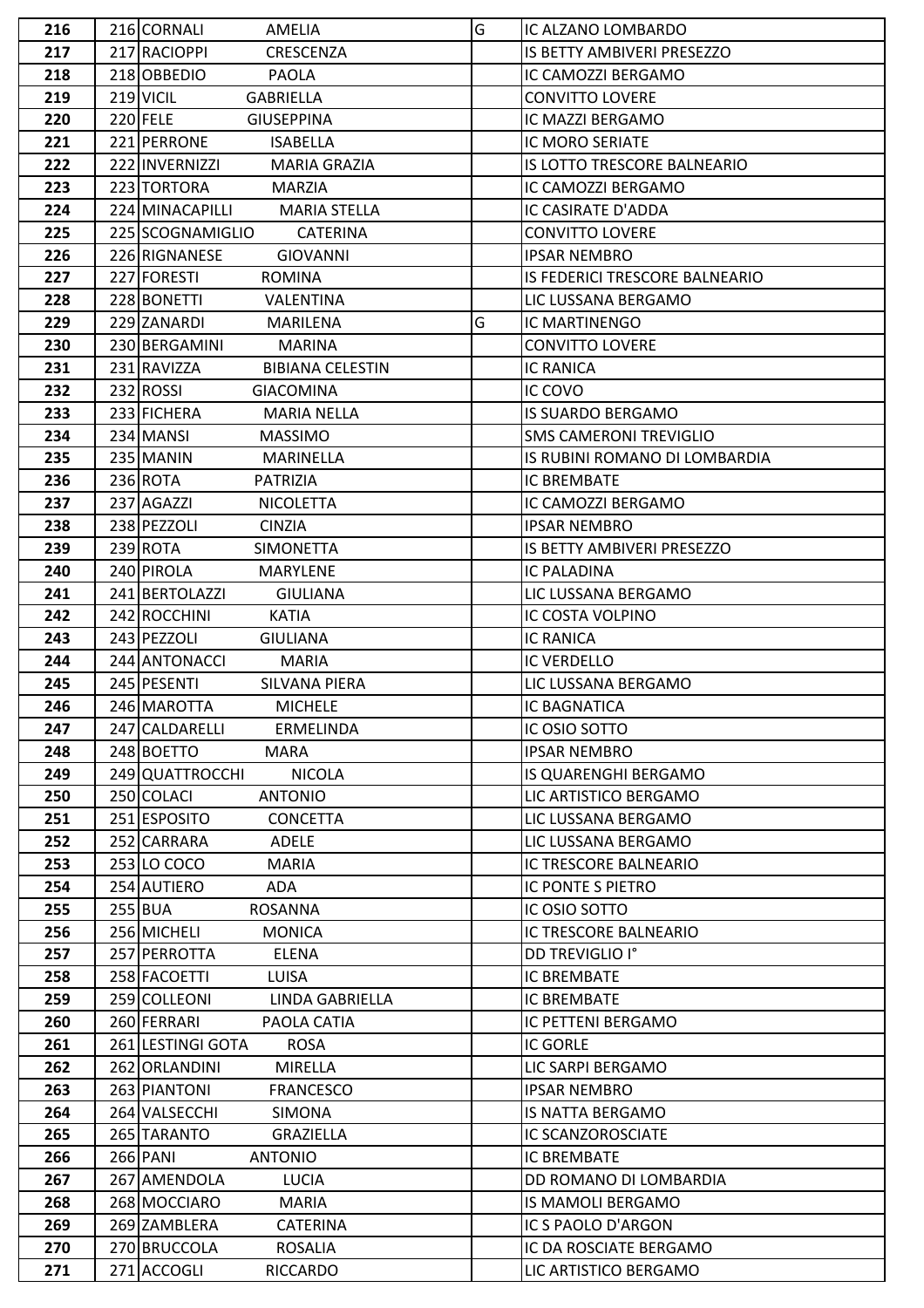| 272 | 272 SCOLARI<br><b>ELENA</b>            | <b>ND</b> | IC ZOGNO                                    |  |
|-----|----------------------------------------|-----------|---------------------------------------------|--|
| 273 | 273 CAIAZZA<br><b>SERGIO</b>           |           | <b>IC VERDELLO</b>                          |  |
| 274 | 274 MAIONE<br><b>GIUSEPPE</b>          |           | IC ALBANO S ALESSANDRO                      |  |
|     | 275 DANESI<br><b>GABRIELLA</b>         |           | RINUNCIA                                    |  |
| 275 | 276 GUSMINI<br><b>MARIA CARMEN</b>     |           | <b>IC RANICA</b>                            |  |
| 276 | 277 PREVITALI<br>ANNAMARIA             |           | IS FEDERICI TRESCORE BALNEARIO              |  |
| 277 | 278 BOSCO<br><b>BATTISTINA MARIA</b>   |           | <b>IS MOZZALI TREVIGLIO</b>                 |  |
| 278 | 279 CISARO'<br><b>RITA</b>             |           | IC MAZZI BERGAMO                            |  |
| 279 | 280 DE LUCA<br>PATRIZIA                |           | IS NATTA BERGAMO                            |  |
| 280 | 281 FUSCO<br><b>LUCA</b>               |           | IS EINAUDI DALMINE                          |  |
| 281 | 282 FROSIO<br><b>ILARIA</b>            |           | IS MAMOLI BERGAMO                           |  |
| 282 | 283 ROTA<br><b>NICOLETTA</b>           |           | IC DE AMICIS BERGAMO                        |  |
| 283 | 284 CARISSIMI<br><b>MARIA ASSUNTA</b>  |           | <b>CONVITTO LOVERE</b>                      |  |
| 284 | 285 PERRI<br><b>GIOVANNI</b>           |           | <b>IS BELOTTI BERGAMO</b>                   |  |
| 285 | 286 RAVASIO<br><b>DIEGO</b>            |           | IC DA ROSCIATE BERGAMO                      |  |
| 286 | 287 MAZZINI<br><b>DAMIANO</b>          | G         | IC MORO SERIATE                             |  |
| 287 | 288 SANTUS<br><b>BABILA</b>            |           | <b>CONVITTO LOVERE</b>                      |  |
| 288 | 289 IERACE<br><b>TIZIANA</b>           |           | IC MOZZANICA                                |  |
| 289 | 290 FARANNA<br><b>TINA</b>             |           | IC NULLO BERGAMO                            |  |
| 290 | 291 TIRABOSCHI<br><b>MARIA TERESA</b>  |           | <b>CONVITTO LOVERE</b>                      |  |
| 291 | 292 MERLA<br><b>FEDERICA</b>           | G         | IC GAZZANIGA                                |  |
| 292 | 293 SANTORO<br><b>ROSELLA</b>          |           | <b>IC BAGNATICA</b>                         |  |
| 293 | 294 CORTESI<br><b>CINZIA</b>           |           | <b>IC RANICA</b>                            |  |
| 294 | 295 PELLICCIOLI<br><b>ROSA</b>         |           | <b>IC SCANZOROSCIATE</b>                    |  |
|     |                                        |           |                                             |  |
| 295 | 296 BONACINA<br><b>BIANCA LUISA</b>    |           | IC CARAVAGGIO                               |  |
| 296 | 297 GHITTI<br><b>ELDA</b>              |           | IC CASAZZA                                  |  |
| 297 | 298 ALBORGHETTI<br>ANNA                |           | LIC LUSSANA BERGAMO                         |  |
| 298 | 299 MINUTI<br><b>INGRID ASTRID</b>     |           | <b>IC STEZZANO</b>                          |  |
| 299 | 300 MAIALE<br><b>FRANCESCO</b>         |           | EDA COSTA VOLPINO                           |  |
| 300 | 301 TURTURICI<br><b>GIUSEPPINA</b>     |           | IC CHIUDUNO                                 |  |
| 301 | 302 ALBINI<br>CARMELA                  |           | LIC SARPI BERGAMO                           |  |
| 302 | 303 SMERALDI<br><b>MARIA</b>           |           | LIC LUSSANA BERGAMO                         |  |
| 303 | 304 CHIAPPA<br><b>TIZIANA</b>          |           | <b>DD DALMINE</b>                           |  |
| 304 | 305 SCOLARI<br><b>DOMENICA</b>         |           | <b>IS MAMOLI BERGAMO</b>                    |  |
| 305 | 306 VISINI<br>MARIA MADDALENA          | G         | IC VILMINORE DI SCALVE                      |  |
|     | 307 MONZIO COMPAGNONI AMBROGINA        |           | T                                           |  |
|     | 308 LOSA<br><b>MARIANGELA</b>          |           | RINUNCIA 2010                               |  |
| 306 | 309 DONATO<br><b>CATERINA ALBA</b>     |           | IC ALBANO S ALESSANDRO                      |  |
| 307 | 310 BETTONI<br><b>MIRIAM FRANCESCA</b> |           | IS LOTTO TRESCORE BALNEARIO                 |  |
| 308 | 311 SPATARO<br><b>ANNA</b>             |           | IC BREMBATE                                 |  |
| 309 | 312 MANGANO<br>ANNALISA                |           | <b>IPSAR NEMBRO</b>                         |  |
| 310 | 313 MARTINELLI<br><b>PIETRO</b>        |           | LIC MASCHERONI BERGAMO                      |  |
|     | 314 BONOMI<br><b>MARIAROSARIA</b>      |           | T                                           |  |
| 311 | 315 CULCASI<br><b>GIUSEPPE</b>         | N         | <b>IC GORLE</b>                             |  |
| 312 | 316 TRAPLETTI<br><b>EMANUELLA</b>      |           | <b>IC CASAZZA</b>                           |  |
| 313 | 317 FIDA<br>LAURETTA ISABELL           |           | LIC SARPI BERGAMO                           |  |
|     | 318 SAPIA<br><b>MARIA</b>              |           | <b>IC MARTINENGO</b><br>RINUNCIA 13/09/2011 |  |
| 314 | 319 GIANNINO<br><b>FLORA</b>           |           | <b>DD SPIRANO</b>                           |  |
| 315 | 320 SALERNO PALADINO<br>ANNA           |           | <b>IPSAR NEMBRO</b>                         |  |
| 316 | 321 SCANZI<br>ANGELA                   |           | IS FALCONE BERGAMO                          |  |
| 317 | 322 FERRARIS<br><b>MARCO</b>           |           | IS VITTORIO EMANUELE II BERGAMO             |  |
| 318 | 323 SENZIANI<br><b>ANTONIA</b>         |           | <b>CONVITTO LOVERE</b>                      |  |
| 319 | 324 ARRIGO<br><b>DOMENICO</b>          | N         | IS VITTORIO EMANUELE II BERGAMO             |  |
| 320 | 325 CUCCHIARA<br><b>ANNA</b>           |           | EDA PESENTI BERGAMO                         |  |
| 321 | 326 BETTONI<br><b>GRAZIELLA</b>        |           | IC BORGO DI TERZO                           |  |
| 322 | 327 GUGLIELMAN<br><b>MAURA</b>         |           | IC CASAZZA                                  |  |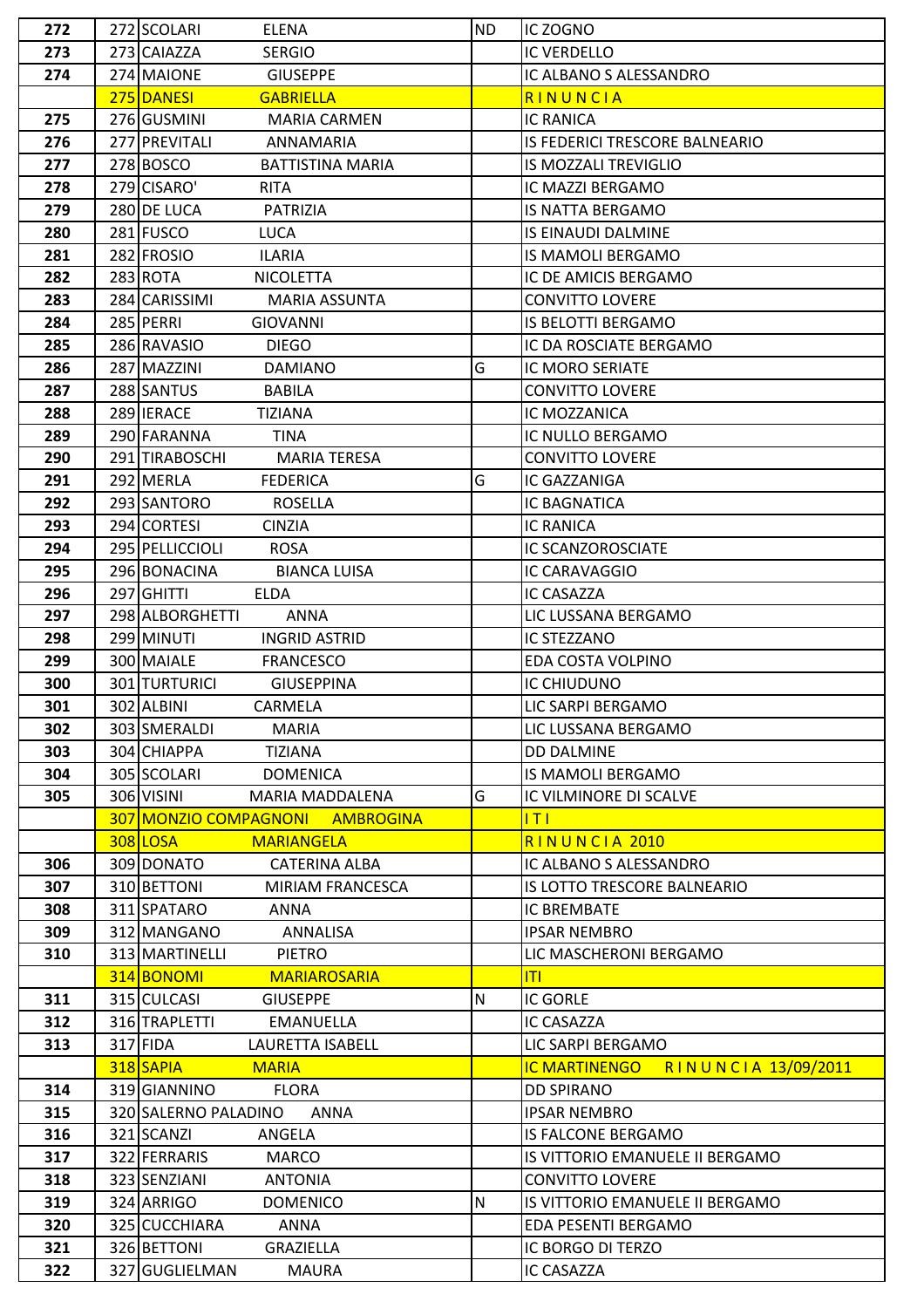| 323 | 328 LIGUORO<br><b>TERESA</b>         |   | IC NULLO BERGAMO               |
|-----|--------------------------------------|---|--------------------------------|
| 324 | 329 MARCHETTI<br><b>ANTONIA</b>      |   | IC CHIUDUNO                    |
| 325 | 330 VALOTA<br><b>GIULIA</b>          |   | IC TRESCORE BALNEARIO          |
| 326 | 331 ROSSI<br>MADDALENA               | G | IC VALNEGRA                    |
| 327 | 332 ROTA<br>ELISABETTA               |   | <b>IC PONTERANICA</b>          |
| 328 | 333 ROSSI<br>ANNA MARIA              |   | IC CASAZZA                     |
| 329 | 334 MOROTTI<br>EMANUELA              |   | IS FEDERICI TRESCORE BALNEARIO |
| 330 | 335 BUGGEA<br>SALVATORE              |   | IC BARIANO                     |
| 331 | 336 VULCANO<br><b>ASSUNTA</b>        |   | IS DON MILANI ROMANO DI L.     |
| 332 | 337 DE MARIA<br><b>DANIELE</b>       |   | <b>IC CALCINATE</b>            |
| 333 | 338 PERTESANA<br><b>ELISABETTA</b>   |   | <b>CONVITTO LOVERE</b>         |
| 334 | 339 TINAGLIA<br>ORNELLA              |   | IC MORO SERIATE                |
| 335 | 340 MOCERI<br><b>BRIGIDA</b>         |   | IC MUZIO BERGAMO               |
| 336 | 341 SCHILIRO'<br><b>IGNAZIA</b>      |   | IC BAGNATICA                   |
| 337 | 342 VERZEROLI<br>MARIANGELA          |   | <b>CONVITTO LOVERE</b>         |
| 338 | 343 FINAZZI<br>RAFFAELLA             |   | DD ROMANO DI LOMBARDIA         |
| 339 | 344 MANCUSO<br>SANTA                 |   | IC MAZZI BERGAMO               |
| 340 | 345 DIVIETI<br><b>LUISA TERESA</b>   |   | IC COVO                        |
| 341 | 346 DEDORI<br><b>GIOVANNINA</b>      |   | IC NULLO BERGAMO               |
| 342 | 347 AIRO'<br><b>FRANCESCA</b>        |   | IS AGRARIO BERGAMO             |
| 343 | 348 GIAMETTA<br><b>GIROLAMO</b>      |   | LIC ARTISTICO BERGAMO          |
| 344 | 349 CODONI<br><b>MARIA CRISTINA</b>  |   | <b>IS FALCONE BERGAMO</b>      |
| 345 | 350 BUA<br><b>GIUSEPPA MARIA</b>     |   | IS GALILEI CARAVAGGIO          |
| 346 | 351 FITTANTE<br>ROMINA               |   | IS MAMOLI BERGAMO              |
| 347 | 352 RICCIARDI<br>ANNA                |   | <b>DD SPIRANO</b>              |
|     | 353 VECCHI<br><b>VANDA</b>           |   | T                              |
| 348 | 354 BARONI<br>SARA                   |   | <b>IC PONTERANICA</b>          |
| 349 | <b>CLAUDIA MARIA</b><br>355 LEONI    |   | <b>IC VERDELLO</b>             |
| 350 | 356 BIANCO<br><b>LILLA</b>           | G | IC TRESCORE BALNEARIO          |
| 351 | 357 REDOLFI<br>PASQUA                |   | <b>IC CALCINATE</b>            |
| 352 | 358 ZINGONE<br><b>ALFREDO</b>        |   | IC CAMOZZI BERGAMO             |
| 353 | 359 AVOGADRO<br><b>LUISA</b>         | G | <b>IC SUISIO</b>               |
| 354 | 360 SIMONE<br><b>MARIA NICOLETTA</b> |   | IC MAZZI BERGAMO               |
| 355 | 361 PAGANI<br><b>FABIOLA</b>         |   | IC BAGNATICA                   |
| 356 | 362 GATTI<br><b>ROBERTA</b>          |   | IC FARA GERA D'ADDA            |
| 357 | 363 BOGLIOLI<br><b>MONICA TERESA</b> |   | IC COVO                        |
| 358 | 364 GHIRARDELLI<br><b>LIDIA</b>      | G | IC TRESCORE BALNEARIO          |
| 359 | 365 NOZZA<br><b>TERESINA</b>         |   | IS RUBINI ROMANO DI LOMBARDIA  |
| 360 | 366 SCHIEPPATI<br><b>LUCIA</b>       |   | IC NULLO BERGAMO               |
| 361 | 367 NOVELLO<br><b>GAETANO</b>        |   | IC CAMOZZI BERGAMO             |
| 362 | 368 MARTINELLI<br><b>GIAMBETTINO</b> | D | IC COSTA VOLPINO               |
| 363 | 369 ZANINI<br>PATRIZIA               |   | <b>IPSAR NEMBRO</b>            |
| 364 | 370 SCHIRINZI<br><b>FRANCESCA</b>    |   | LIC ARTISTICO BERGAMO          |
| 365 | 371 AVOGADRO<br>ANNA                 |   | <b>IC PONTERANICA</b>          |
| 366 | 372 BETTINESCHI<br>AMELIA            |   | IC VILMINORE DI SCALVE         |
|     | 373 CARTIA<br><b>ROSA MARIA</b>      |   | T                              |
|     | 374 MONTELEONE<br><b>ANNUNZIATA</b>  |   | <b>DECEDUTA</b>                |
| 367 | 375 BIFANO<br><b>ORSOLA</b>          | D | IS BETTY AMBIVERI PRESEZZO     |
| 368 | 376 LA TORRE<br>ANGELA               |   | <b>IC GORLE</b>                |
| 369 | 377 CAPELLI<br><b>LEONELLA</b>       | G | IC S OMOBONO TERME             |
| 370 | 378 BETTONI<br><b>LUCIA</b>          |   | IC TRESCORE BALNEARIO          |
| 371 | 379 LOCATELLI<br><b>MARILENA</b>     |   | <b>DD DALMINE</b>              |
| 372 | 380 SERRAMAZZA<br><b>ANTONELLA</b>   | G | <b>IC VERDELLINO</b>           |
| 373 | 381 AZZARONE<br><b>RITA</b>          |   | <b>IS WEIL TREVIGLIO</b>       |
| 374 | 382 GAMBA<br>LORENA                  | G | IC GANDINO                     |
| 375 | 383 SUARDELLI<br>ANGELINA            |   | IS FEDERICI TRESCORE BALNEARIO |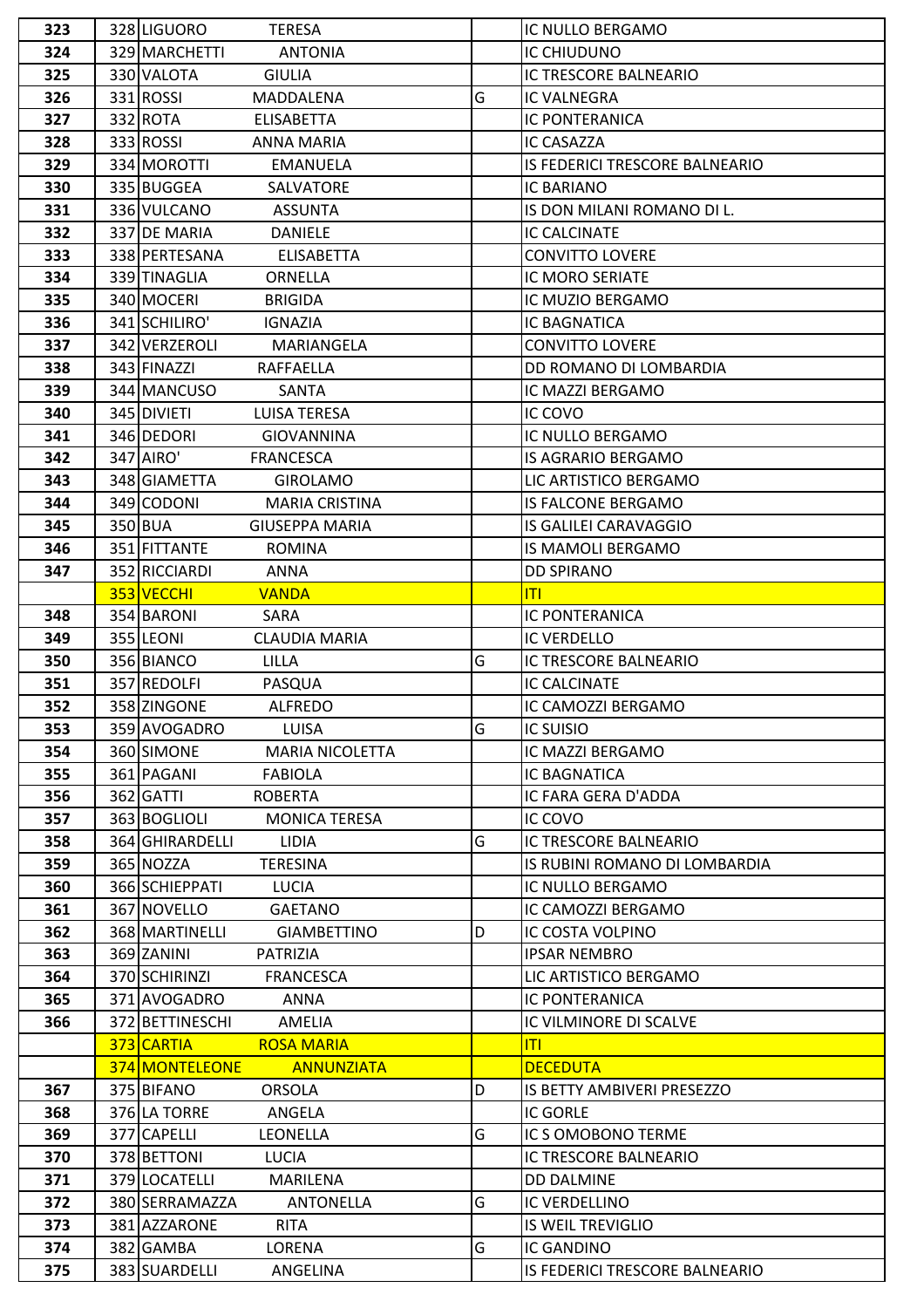| 376 | 384 BRUNO<br><b>CATERINA</b>                                                |   | <b>IS FALCONE BERGAMO</b>                    |
|-----|-----------------------------------------------------------------------------|---|----------------------------------------------|
| 377 | 385 FUMAGALLI<br><b>ESTERINA</b>                                            |   | <b>IS FALCONE BERGAMO</b>                    |
| 378 | 386 ZANGA<br><b>ETTORINA</b>                                                |   | IC CAMOZZI BERGAMO                           |
| 379 | 387 PEZZA<br>LORENA                                                         |   | <b>CONVITTO LOVERE</b>                       |
| 380 | 388 DIURNO<br><b>MARIA LUIGIA</b>                                           |   | IC DE AMICIS BERGAMO                         |
| 381 | 389 FORGIA<br><b>MARIO</b>                                                  |   | <b>IS OBERDAN TREVIGLIO</b>                  |
| 382 | 390 SONZOGNI<br><b>MANUELA</b>                                              | G | <b>IPSAR S PELLEGRINO T</b>                  |
| 383 | 391 BENEDETTINI<br><b>BASILIO</b>                                           |   | IC TRESCORE BALNEARIO                        |
| 384 | 392 PALAMINI<br>ANNAMARIA                                                   |   | <b>CONVITTO LOVERE</b>                       |
| 385 | 393 IJANNELLI<br><b>MARINA</b>                                              |   | <b>IC CALCINATE</b>                          |
| 386 | 394 SEMPERBONI<br><b>DENISE</b>                                             |   | <b>IC GORLE</b>                              |
| 387 | 395 SCARANO<br><b>CARMELA ANTONIA</b>                                       |   | IC MAZZI BERGAMO                             |
| 388 | 396 BONAITI<br><b>CLARA</b>                                                 |   | IC DONADONI BERGAMO                          |
| 389 | 397 ARRIGHETTI<br>PIERA                                                     |   | <b>CONVITTO LOVERE</b>                       |
| 390 | 398 TORRIANI<br>RAFFAELLA                                                   |   | <b>IS MAMOLI BERGAMO</b>                     |
| 391 | 399 POLIMENI<br><b>ROSA</b>                                                 |   | IC TRESCORE BALNEARIO                        |
| 392 | 400 FENAROLI<br><b>GIOVANNA</b>                                             |   | <b>IS LOTTO TRESCORE BALNEARIO</b>           |
| 393 | 401 RAINERI<br><b>BIANCA</b>                                                |   | <b>CONVITTO LOVERE</b>                       |
| 394 | 402 SURINI<br>SANDRA                                                        |   | <b>CONVITTO LOVERE</b>                       |
| 395 | 403 BOFFELLI<br><b>GABRIELLA</b>                                            |   | IC DONADONI BERGAMO                          |
| 396 | 404 PAGANI<br>RITA LAVINIA                                                  |   | IC PETTENI BERGAMO                           |
| 397 | 405 MUSUMECI<br><b>GRAZIA</b>                                               | G | <b>IC SUISIO</b>                             |
| 398 | 406 VALOIS<br><b>FRANCESCO</b>                                              |   | <b>DD SPIRANO</b>                            |
| 399 | 407 PESSINA<br>ROSSELLA                                                     |   | <b>IC GORLE</b>                              |
| 400 | 408 BENIGNI<br>LORELLA                                                      |   | LIC ARTISTICO BERGAMO                        |
| 401 | 409 MERISIO<br>PIERINA NICOLETT                                             |   | <b>IC VERDELLO</b>                           |
| 402 | 410 CREMONE<br>LUIGI                                                        |   | IS VITTORIO EMANUELE II BERGAMO              |
| 403 | 411 MORO<br><b>MARIA GUGLIELMA</b>                                          |   | DD TREVIGLIO 2°                              |
| 404 | 412 MOLERI<br><b>MARCO</b>                                                  |   | <b>EDA TREVIGLIO</b>                         |
| 405 | 413 ARRIGONI<br><b>ROSA</b>                                                 | G | IC VILMINORE DI SCALVE                       |
| 406 | 414 GERACE<br><b>MARIA</b>                                                  |   | <b>IS EINAUDI DALMINE</b>                    |
|     | 415 MASCHERETTI                                                             |   | RINUNCIA                                     |
| 407 | <b>GIANMARIO</b>                                                            |   | <b>IS FALCONE BERGAMO</b>                    |
|     | 416 CHIRCO<br><b>MARIA</b>                                                  |   |                                              |
| 408 | 417 GENOVA<br>CALOGERA<br>418 FORCHINI                                      |   | IC OSIO SOTTO                                |
| 409 | <b>GIACOMINA</b>                                                            |   | <b>CONVITTO LOVERE</b>                       |
| 410 | 419 SPATTA<br><b>GIOVANNI</b>                                               |   | IC DONADONI BERGAMO                          |
| 411 | 420 PETROGALLI<br><b>EMANUELA</b>                                           |   | <b>IC TORRE BOLDONE</b>                      |
| 412 | 421 SCARAGGI<br>PALMA                                                       |   | IS FEDERICI TRESCORE BALNEARIO               |
| 413 | 422 CERULLO<br><b>GENNARO</b>                                               | G | IC AZZANO S PAOLO                            |
| 414 | 423 ROTA<br>ELENA                                                           |   | LIC GALILEI CARAVAGGIO                       |
| 415 | 424 NOCERA<br>GRAZIA                                                        |   | IS VITTORIO EMANUELE II BERGAMO              |
|     | 425 RIZZINI<br><b>EMANUELE PIERFRA</b>                                      |   | <b>DECEDUTA</b>                              |
| 416 | 426 AVOGADRO<br>STEFANIA                                                    |   | LIC SARPI BERGAMO                            |
| 417 | 427 RUGGIERI<br><b>GIUSI VITTORIA</b>                                       |   | IS VITTORIO EMANUELE II BERGAMO              |
| 418 | 428 COMETTI<br><b>MARIA ROSALE</b>                                          |   | <b>IC ZANICA</b>                             |
| 419 | 429 PANDINI<br>MARIA AUSILIA                                                |   | SMS ROMANO DI LOMBARDIA                      |
| 420 | 430 GRANIERO<br><b>LUCIANA</b>                                              |   | IS LOTTO TRESCORE BALNEARIO                  |
| 421 | 431 BEGNIS<br>LUCIANA                                                       | G | <b>IPSAR S PELLEGRINO T</b>                  |
| 422 | 432 FACCHINETTI<br><b>MIRIAM</b>                                            |   | IC BORGO DI TERZO                            |
|     | 433 RISO<br><b>CONCETTA MARIA</b>                                           |   | RINUNCIA                                     |
|     | 434 FESTA<br><b>ANNA ROSA</b>                                               |   | <b>PENSIONATA</b>                            |
| 423 | 435 DE NAPOLI<br><b>ASSUNTA</b>                                             |   | LIC SARPI BERGAMO                            |
| 424 | 436 BITONTI<br><b>FRANCESCA</b>                                             |   | IS LOTTO TRESCORE BALNEARIO                  |
| 425 |                                                                             |   |                                              |
|     | 437 CASTRO<br>SALVATORE                                                     |   | IC MUZIO BERGAMO                             |
| 426 | 438 PANINFORNI<br><b>MARISA MARIA ROC</b><br>439 BIAMONTE<br><b>ANTONIA</b> |   | PENSIONATA<br>IS FEDERICI TRESCORE BALNEARIO |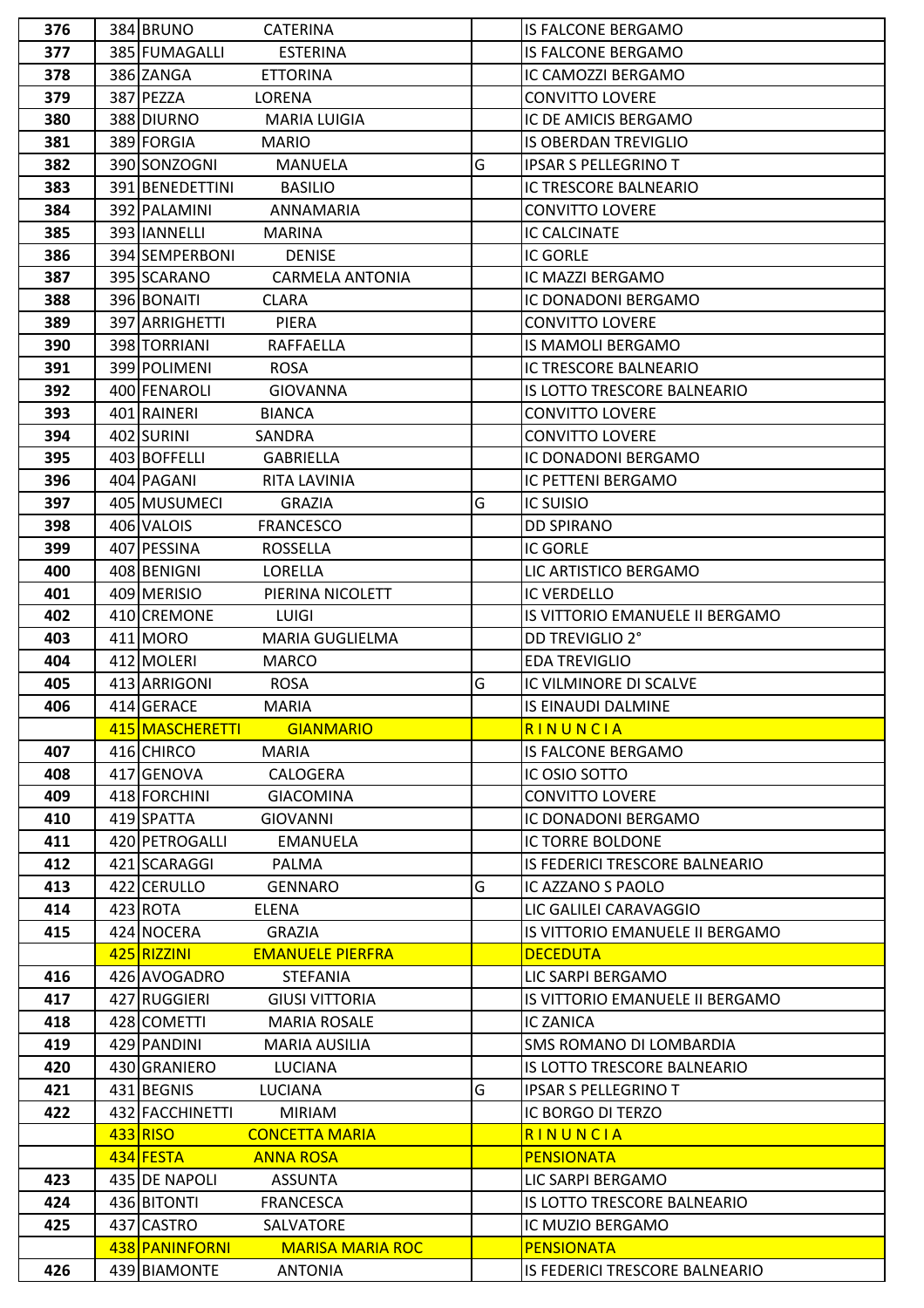| 427 | 440 BARBARA<br>LEONARDA                |   | <b>IC MORO SERIATE</b>      |
|-----|----------------------------------------|---|-----------------------------|
| 428 | 441 RELLINO<br><b>FILIPPO</b>          |   | LIC SARPI BERGAMO           |
| 429 | 442 IOVINO<br><b>ROBERTO</b>           |   | IC MORO SERIATE             |
| 430 | 443 BARONI<br><b>GIUSEPPINA LUCIA</b>  |   | LIC GALILEI CARAVAGGIO      |
| 431 | 444 SANSICA<br>CARMELA                 |   | <b>DD DALMINE</b>           |
| 432 | 445 DI BENEDETTO<br><b>BRIGIDA</b>     |   | LIC ARTISTICO BERGAMO       |
| 433 | 446 FIORE<br><b>LUCIA</b>              |   | IS MOZZALI TREVIGLIO        |
| 434 | 447 AGNONE<br><b>AURORA</b>            |   | <b>IS MAMOLI BERGAMO</b>    |
| 435 | 448 GARGANO<br><b>CATERINA</b>         |   | IS EINAUDI DALMINE          |
| 436 | 449 MARSICO<br><b>MARIA LUISA</b>      |   | <b>CONVITTO LOVERE</b>      |
| 437 | 450 STELLA<br>ADALGISA                 |   | IS BELOTTI BERGAMO          |
| 438 | 451 DELCARRO<br>ANGIOLETTA             |   | <b>DD DALMINE</b>           |
| 439 | 452 DE RIGGI<br>ANGELO                 |   | IS PESENTI BERGAMO          |
| 440 | 453 CONTESSI<br>SILVANA                |   | IC COSTA VOLPINO            |
| 441 | 454 FERRARO<br><b>FRANCESCA</b>        |   | IS EINAUDI DALMINE          |
| 442 | 455 BOCCIA<br><b>FILOMENA</b>          |   | IS MAMOLI BERGAMO           |
| 443 | 456 DOLCI<br>LUISA                     |   | IC TORRE BOLDONE            |
| 444 | 457 BALZANO<br><b>EMANUELA</b>         |   | <b>IS WEIL TREVIGLIO</b>    |
| 445 | 458 FERRARA<br><b>LUIGI</b>            | G | IC TRESCORE BALNEARIO       |
| 446 | 459 RISPOLI<br><b>ALBERTO</b>          |   | IS EINAUDI DALMINE          |
|     | 460 PEDROCCHI<br><b>NADIA LUISA</b>    |   | ΙTΙ                         |
| 447 | 461 MAZZOLENI<br><b>MARIA LUIGIA</b>   |   | IS MAMOLI BERGAMO           |
| 448 | 462 ROTA<br>ERALDA                     |   | <b>DD DALMINE</b>           |
| 449 | 463 PIZZO<br><b>MARIA</b>              |   | IC STEZZANO                 |
| 450 | 464 SCATURRO<br>CALOGERA               |   | <b>DD DALMINE</b>           |
| 451 | 465 CADEDDU<br>BARBARINA               |   | IC PETTENI BERGAMO          |
| 452 | 466 MAROTTA<br><b>GIUSEPPE</b>         |   | IC FARA GERA D'ADDA         |
| 453 | 467 ZENTI<br><b>GRAZIELLA</b>          |   | <b>CONVITTO LOVERE</b>      |
| 454 | 468 MOZZI<br>ANGELA FRANCESCA          |   | IC OSIO SOTTO               |
|     | 469 TRAPLETTI<br><b>SABRINA</b>        |   | RINUNCIA                    |
| 455 | 470 COSTA<br><b>MARIA STELLA</b>       |   | IC DE AMICIS BERGAMO        |
| 456 | 471 VENTIMIGLIA<br><b>CONSIGLIA</b>    |   | IC MAZZI BERGAMO            |
| 457 | 472 MANZONI<br><b>TERESINA</b>         |   | IC DONADONI BERGAMO         |
|     | 473 BORDENCA<br><b>GIUSEPPA</b>        |   | <b>DECEDUTA</b>             |
| 458 | 474 PEGURRI<br>CARLA                   |   | CONVITTO LOVERE             |
| 459 | 475 AMADORI<br><b>TOSCA</b>            |   | IS LOTTO TRESCORE BALNEARIO |
| 460 | 476 BELANI<br>ALESSANDRA               | G | <b>IC SUISIO</b>            |
| 461 | 477 BERTILLO<br><b>CATERINA</b>        |   | IC MAZZI BERGAMO            |
| 462 | 478 FORTE<br>ROMANA                    |   | IC DONADONI BERGAMO         |
| 463 | 479 BRIGNOLI<br>ARGENTINA              |   | IC S PAOLO D'ARGON          |
| 464 | 480 PICINALI<br><b>IVANA</b>           |   | IS MAMOLI BERGAMO           |
| 465 | 481 TIRLONI<br><b>ANTONIA</b>          |   | <b>DD SPIRANO</b>           |
| 466 | 482 CALDARELLI<br>MARIA GIUSEPPA       |   | <b>IC VERDELLO</b>          |
| 467 | 483 MURANA<br><b>MARIA</b>             |   | IS EINAUDI DALMINE          |
|     | 484 CRISCI<br><b>FRANCO</b>            |   | <b>PENSIONATA</b>           |
| 468 | 485 ARRIGHETTI<br>ANGELA               |   | IS LOTTO TRESCORE BALNEARIO |
| 469 | 486 LACANNA<br>RAFFAELLA               |   | IS MAMOLI BERGAMO           |
| 470 | 487 GATTI<br><b>MARA</b>               |   | IS LOTTO TRESCORE BALNEARIO |
|     | 488 BRIGNOLI<br><b>ANNAMARIA</b>       |   | <b>PENSIONATA</b>           |
| 471 | 489 ALTAMURA<br>LUIGINA                | G | <b>IS WEIL TREVIGLIO</b>    |
| 472 | 490 CONDELLO<br><b>DAVIDE</b>          |   | <b>IS OBERDAN TREVIGLIO</b> |
| 473 | 491 PACCHIANI<br><b>NERINA</b>         |   | IS LOTTO TRESCORE BALNEARIO |
| 474 | 492 LOCATELLI<br><b>MIRIAM</b>         |   | IS MAMOLI BERGAMO           |
| 475 | 493 RACANO<br>CARMELA                  |   | <b>DD SPIRANO</b>           |
| 476 | 494 CERATTI<br><b>MARGHERITA ROSSA</b> |   | IC FARA GERA D'ADDA         |
|     | 495 LIGATO                             |   | IC CAMOZZI BERGAMO          |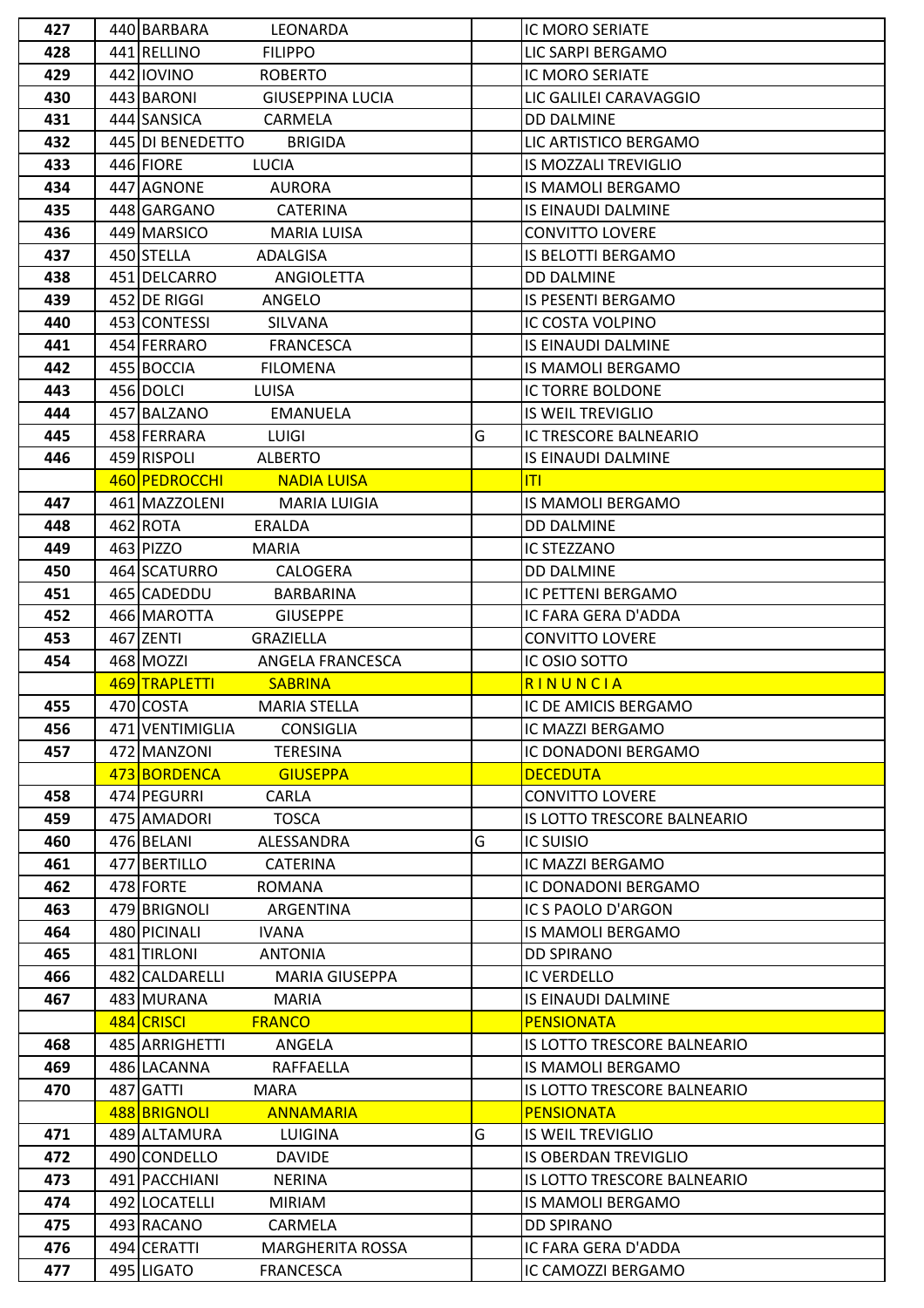| 478 | 496 PIZZOLATO<br><b>VINCENZA ANNAMAR</b>                 |   | IS ZENALE BUTINONE TREVIGLIO     |
|-----|----------------------------------------------------------|---|----------------------------------|
| 479 | 497 SEMPERBONI<br>AUGUSTA GIOVANNA                       |   | EDA COSTA VOLPINO                |
| 480 | 498 GALLO<br><b>FRANCO</b>                               |   | IC DE AMICIS BERGAMO             |
| 481 | 499 SERRA<br><b>TERESA</b>                               |   | <b>IS OBERDAN TREVIGLIO</b>      |
| 482 | 500 VARISCHETTI<br><b>MARIA ROSA</b>                     | G | IC PONTE NOSSA                   |
|     | 501 TRUSSARDI<br><b>FRANCO GIUSEPPE</b>                  |   | <b>PENSIONATA</b>                |
| 483 | 502 GERACE<br><b>GIUSEPPINA</b>                          |   | DD TREVIGLIO 1°                  |
| 484 | 503 FERRI<br><b>STEFANO</b>                              |   | IS MAMOLI BERGAMO                |
| 485 | 504 LA MARCA<br><b>FRANCESCA</b>                         |   | EDA COSTA VOLPINO                |
| 486 | 505 MARINELLI<br>ANNAMARIA                               |   | <b>DD DALMINE</b>                |
| 487 | 506 CINELLI<br><b>DOMENICANTONIO</b>                     |   | <b>IS MAMOLI BERGAMO</b>         |
| 488 | 507 CAIAZZO<br>ANGELO                                    |   | <b>DD DALMINE</b>                |
| 489 | 508 CARLUCCIO<br><b>FERNANDA</b>                         |   | <b>IC ZANICA</b>                 |
| 490 | 509 CARDACI<br>MARIA GRAZIA                              |   | IC DE AMICIS BERGAMO             |
| 491 | 510 BORRELLO<br><b>STEFANIA</b>                          |   | <b>IS OBERDAN TREVIGLIO</b>      |
| 492 | 511 LO BASSO<br><b>ROSA</b>                              | G | <b>IC TORRE BOLDONE</b>          |
| 493 | 512 PIROZZO<br><b>ATTILIO</b>                            |   | <b>IS MAMOLI BERGAMO</b>         |
| 494 | 513 PELLEGRINI<br>SABRINA                                |   | <b>IS MAMOLI BERGAMO</b>         |
| 495 | 514 TOTTA<br><b>MARIA</b>                                |   | IC NULLO BERGAMO                 |
| 496 | 515 BUTTO'<br><b>ANTONINA</b>                            |   | IC S PAOLO D'ARGON               |
| 497 | 516 TOGNI<br><b>CINZIA</b>                               |   | <b>DD DALMINE</b>                |
| 498 | 517 GERVASONI<br><b>ANTONELLA</b>                        |   | IS LOTTO TRESCORE BALNEARIO      |
| 499 | 518 MEO<br><b>GIUSEPPINA</b>                             |   | DD CARAVAGGIO                    |
| 500 | 519 SPINA<br><b>CLARA</b>                                | G | IC MAPELLO                       |
| 501 | 520 FACCHETTI<br><b>GIUSEPPINA</b>                       |   | IC BARIANO                       |
| 502 | 521 VAVASSORI<br><b>MARTINA</b>                          |   | IC FARA GERA D'ADDA              |
| 503 | 522 PULCINI<br><b>TIZIANA</b>                            |   | IC NULLO BERGAMO                 |
| 504 | 523 AGATE<br>PASQUA                                      |   | <b>IC BARIANO</b>                |
|     |                                                          |   |                                  |
|     |                                                          |   |                                  |
| 505 | 524 RUSSO<br>ANNUNZIATA<br>525 POLONI<br><b>CAROLINA</b> |   | IC DE AMICIS BERGAMO<br>RINUNCIA |
| 506 | 526 DI MARTINO<br><b>CONCETTA NORINA</b>                 | D | IS PALEOCAPA BERGAMO             |
| 507 | 527 CIULLA<br><b>CONCETTA</b>                            |   | IC COVO                          |
| 508 | 528 SARTI<br><b>EMANUELA</b>                             |   | IC DE AMICIS BERGAMO             |
| 509 | 529 <b>IPPOLITO</b><br><b>GIROLAMA</b>                   |   | IC DE AMICIS BERGAMO             |
| 510 | 530 TESONE<br>MARIANNA                                   | G | LIC SARPI BERGAMO                |
| 511 | 531 ZAPPIA<br>PASQUALINA                                 |   | IS LOTTO TRESCORE BALNEARIO      |
| 512 | 532 DI PRISCO<br><b>TERESA</b>                           |   | IS LOTTO TRESCORE BALNEARIO      |
|     | 533 CIVIDINI<br><b>FRANCESCA</b>                         |   | RINUNCIA                         |
| 513 | 534 CRISERA'<br><b>CLAUDIA</b>                           |   | IC ALBANO S ALESSANDRO           |
| 514 | 535 FANARA<br><b>FRANCESCO</b>                           |   | IC MUZIO BERGAMO                 |
| 515 | 536 PARISI<br><b>AURELIA</b>                             |   | IC ALBANO S ALESSANDRO           |
| 516 | 537 PASSERA<br><b>EGIDIA FELICITA</b>                    |   | <b>IS WEIL TREVIGLIO</b>         |
| 517 | 538 MARZULLO<br>SALVATORE                                |   | IS ROMERO ALBINO                 |
| 518 | 539 GAVAZZENI<br><b>AUGUSTA</b>                          |   | IS LOTTO TRESCORE BALNEARIO      |
| 519 | 540 BELINGHERI<br><b>CLEOFE</b>                          |   | IC VILMINORE DI SCALVE           |
| 520 | 541 CAMPOLIETI<br><b>GIUSEPPINA</b>                      |   | DD TREVIGLIO 1°                  |
|     | 542 CORTESI<br><b>CRISTINA</b>                           |   | <b>DECEDUTA</b>                  |
| 521 | 543 MINNECI<br><b>CATERINA</b>                           |   | IC CALCINATE                     |
| 522 | 544 SANDOMENICO<br>LAURA                                 |   | <b>DD DALMINE</b>                |
| 523 | 545 ORLANDO<br><b>FRANCESCO</b>                          |   | EDA DONADONI BERGAMO             |
| 524 | 546 FORESE<br>SUSANNA                                    |   | IC CALCINATE                     |
| 525 | 547 ANDOLFI<br>CARMELA                                   |   | <b>IS WEIL TREVIGLIO</b>         |
| 526 | 548 FORESTI<br><b>ANTONELLA</b>                          |   | <b>IC ZANICA</b>                 |
| 527 | 549 MARCHESI<br>LUIGIA MADDALENA                         |   | IC CALCINATE                     |
| 528 | 550 PALOMBA<br><b>ANTONIETTA</b>                         |   | <b>DD DALMINE</b>                |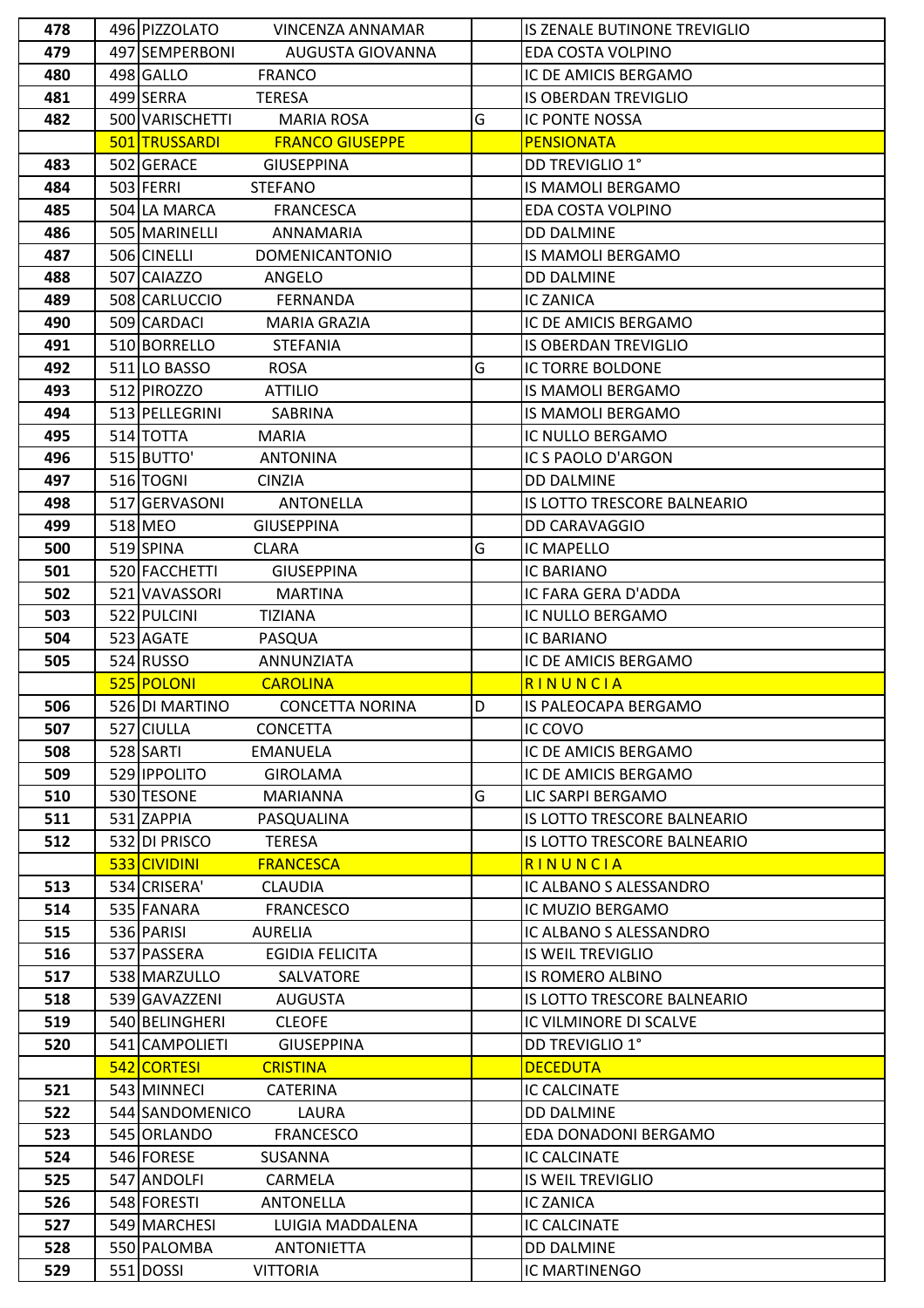| 530        | 552 PALMULLI<br><b>GIUSEPPINA</b>                                 | G | IC ALBANO S ALESSANDRO                  |
|------------|-------------------------------------------------------------------|---|-----------------------------------------|
| 531        | 553 SPOSATO<br>ANGELO                                             |   | <b>DD DALMINE</b>                       |
|            | 554 ROMANO<br><b>FRANCESCA</b>                                    |   | RINUNCIA                                |
| 532        | 555 CALDARESE<br><b>ANTONIO</b>                                   |   | <b>IC ZANICA</b>                        |
| 533        | 556 CIANO<br><b>ANNA MARIA</b>                                    | G | <b>IPSAR S PELLEGRINO T</b>             |
|            | 557 BROLIS<br><b>ALESSANDRA</b>                                   |   | RINUNCIA                                |
|            | 558 COSTA<br><b>CECILIA ANGELA</b>                                |   | <b>PENSIONATA</b>                       |
| 534        | 559 MIDALI<br><b>ILARIO</b>                                       |   | <b>DD DALMINE</b>                       |
| 535        | 560 SACCO<br>ANNAMARIA                                            |   | <b>DD DALMINE</b>                       |
| 536        | 561 AGONI<br><b>EMANUELA MARIA</b>                                |   | IC VILMINORE DI SCALVE                  |
|            | 562 BALDACCI<br><b>FRANCO</b>                                     |   | RINUNCIA                                |
| 537        | 563 COLOMBO<br><b>CLAUDIA NORMA</b>                               |   | <b>DD DALMINE</b>                       |
| 538        | 564 SCOGLIO<br><b>ANNA</b>                                        |   | <b>IS WEIL TREVIGLIO</b>                |
| 539        | 565 PICONE<br><b>ANNA</b>                                         |   | <b>IS WEIL TREVIGLIO</b>                |
| 540        | 566 FERRARA<br><b>MARIA</b>                                       |   | <b>IS WEIL TREVIGLIO</b>                |
| 541        | 567 SGRO'<br><b>ANNA</b>                                          |   | IC COVO                                 |
| 542        | 568 GHITTI<br>SILVANA                                             |   | <b>DD SPIRANO</b>                       |
| 543        | 569 MIGLIORINI<br>SILVIA                                          |   | <b>DD SPIRANO</b>                       |
| 544        | 570 CALDARELLI<br><b>BEATRICE</b>                                 |   | <b>IS OBERDAN TREVIGLIO</b>             |
| 545        | 571 BOSIO<br><b>LUCIA</b>                                         |   | <b>DD SPIRANO</b>                       |
| 546        | 572 GIUDICI<br><b>ELISA</b>                                       |   | IC VILMINORE DI SCALVE                  |
|            | 573 CUTRONE<br><b>MAURIZIO</b>                                    |   | RINUNCIA                                |
|            | 574 GIOVENALI<br><b>ARIELLA</b>                                   |   | RINUNCIA                                |
|            | 575 BRESCIANI<br><b>SIVILIA</b>                                   |   | RINUNCIA                                |
| 547        | 576 DI MARCO<br><b>MARIO</b>                                      |   | <b>DD SPIRANO</b>                       |
|            | 577 TRIGLIA<br><b>MAURIZIO</b>                                    |   | RINUNCIA                                |
| 548        | 578 ARENA<br>SABRINA                                              |   | <b>IS OBERDAN TREVIGLIO</b>             |
| 549        | 579 PEDROCCHI<br><b>SUSI</b>                                      |   | <b>DD SPIRANO</b>                       |
|            | 580 NAPPO<br><b>ROSA</b>                                          |   | RINUNCIA                                |
| 550        | 581 CORTESI<br><b>CLAUDIA</b>                                     |   | <b>IS OBERDAN TREVIGLIO</b>             |
|            |                                                                   |   |                                         |
| 551        | 582 GHISLANDI<br><b>IRENE</b>                                     |   | DD ROMANO DI LOMBARDIA                  |
|            | 583 RONZONI<br><b>FRANCESCO</b>                                   |   | <b>PENSIONATA</b>                       |
| 552        | 584 MILESI<br>PATRIZIA                                            |   | <b>DD SPIRANO</b>                       |
| 553        | 585 MURABITO<br>LUCIA MARIA                                       |   | DD ROMANO DI LOMBARDIA                  |
| 554        | 586 ALTINI<br><b>RENATA</b>                                       |   | DD ROMANO DI LOMBARDIA                  |
| 555        | 587 ASCOLI<br><b>MARISA</b>                                       |   | IC CARAVAGGIO                           |
| 556        | 588 DE CARIA<br><b>ROSETTA</b>                                    |   | <b>IS OBERDAN TREVIGLIO</b>             |
| 557        | 589 BOVOLENTA<br>SONIA                                            |   | <b>IS OBERDAN TREVIGLIO</b>             |
| 558        | 590 DEL SANTO<br><b>ANTONIA</b>                                   | D | EDA ALBANO S. ALESSANDRO                |
| 559        | 591 MICHELI<br><b>VANNA PACE</b>                                  |   | IS RUBINI ROMANO DI LOMBARDIA           |
| 560        | 592 AMBROSIO<br>SAVERIA                                           |   | <b>IS MOZZALI TREVIGLIO</b>             |
| 561        | 593 BRIGANTE<br><b>ROSA</b>                                       |   | <b>IS MOZZALI TREVIGLIO</b>             |
| 562        | 594 CANTE<br><b>LIVIA</b>                                         | G | IS MOZZALI TREVIGLIO                    |
| 563        | 595 SALVO<br><b>FRANCESCA</b>                                     |   | IC FARA GERA D'ADDA                     |
| 564        | 596 LAZZARONI<br><b>GABRIELLA</b>                                 |   | IS RUBINI ROMANO DI LOMBARDIA           |
| 565        | 597 BERTOLI<br><b>ATTILIA</b>                                     | G | DD ROMANO DI LOMBARDIA                  |
| 566        | 598 BOSA<br>GRAZIELLA                                             | G | <b>IS MOZZALI TREVIGLIO</b>             |
| 567        | 599 IDONE<br><b>ENRICO</b>                                        |   | SMS ROMANO DI LOMBARDIA                 |
|            | 600 LORENZI<br><b>LOREDANA</b>                                    |   | RINUNCIA                                |
| 568        | 601 IACOVO<br><b>CONCETTA</b>                                     |   | IS MOZZALI TREVIGLIO                    |
| 569        | 602 TUMMINELLI<br><b>FRANCA</b>                                   |   | IS MOZZALI TREVIGLIO                    |
| 570        | 603 POLETTI<br><b>MARIA ANGELA</b>                                |   | IC BARIANO                              |
| 571        | 604 SOGLIA<br>PASQUALE                                            |   | <b>IS MOZZALI TREVIGLIO</b>             |
| 572        | 605 BELLAMOLI<br><b>GIACOMINA</b>                                 |   | DD ROMANO DI LOMBARDIA                  |
| 573<br>574 | 606 INGLESE<br><b>STEFANO</b><br>607 SARNATARO<br><b>GIOVANNA</b> |   | IC CARAVAGGIO<br>LIC GALILEI CARAVAGGIO |